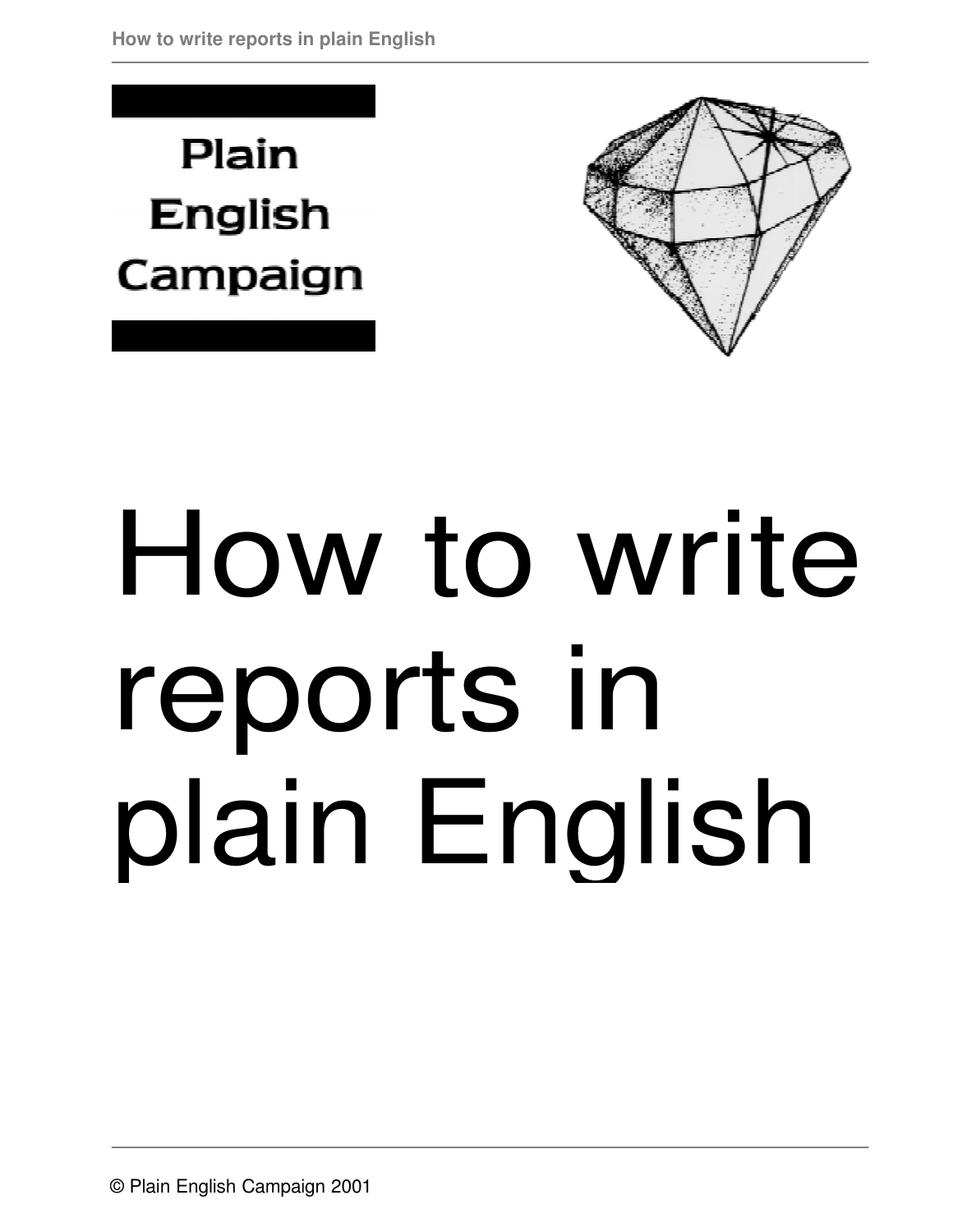# **Introduction**

Welcome to the plain English report-writing course. All you need is a pen, some paper, a little time and the will to learn.

There is no great mystery about writing clear, concise and effective reports. The writing skills you will learn in this book will work in all types of 'business' writing - letters, leaflets, memos and so on. What makes reports different is the formal way they are organised, and we'll be looking at that.

All the examples are genuine.

The answers to all the exercises are at the end of the guide.

At the end of the course is a list of common bureaucratic words with plain English alternatives.

# **Copyright**

Plain English Campaign owns the copyright on this guide. You must not copy it without getting our permission first. You can download your own copy from our website (www.plainenglish.co.uk).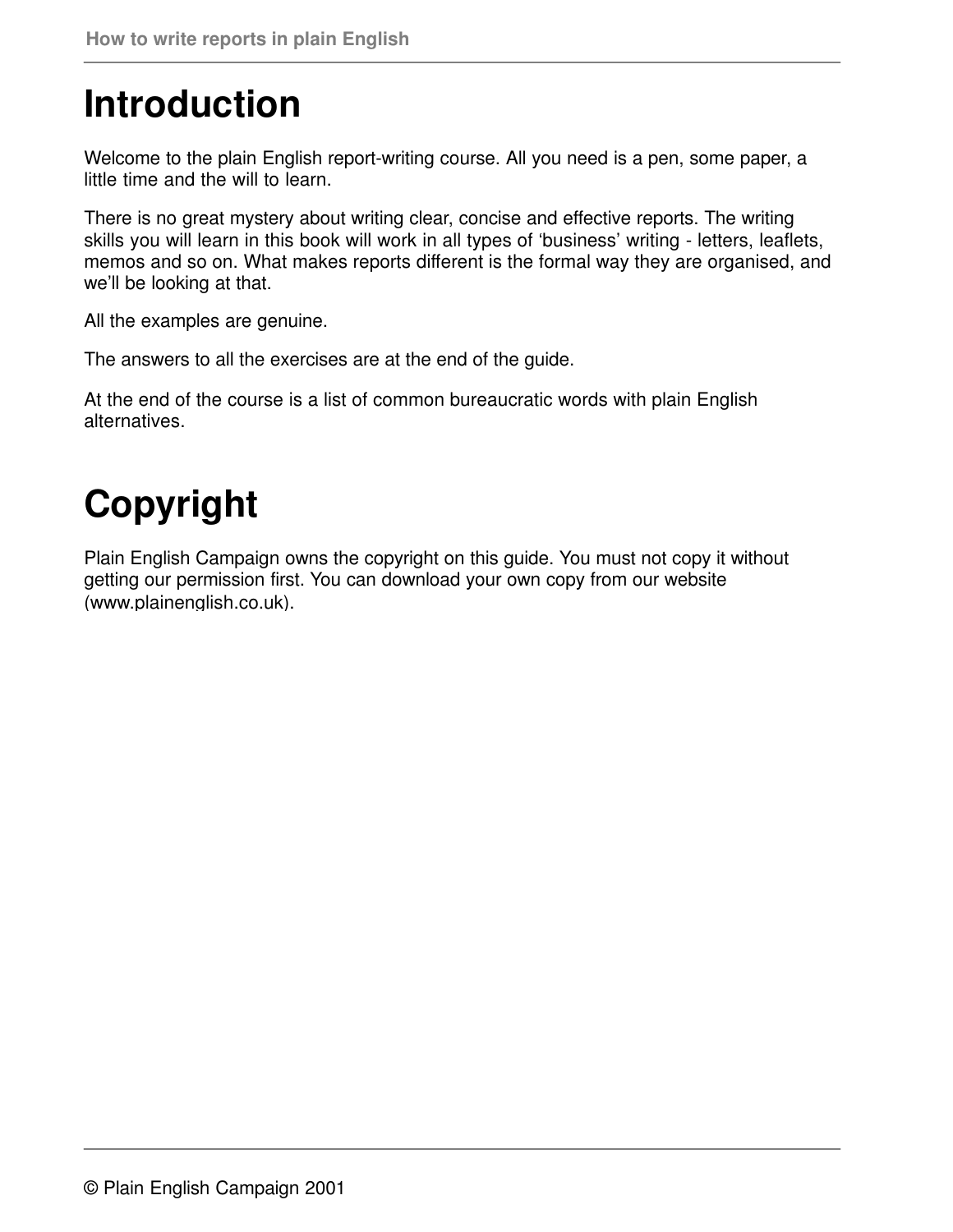# **So what's plain English?**

First let's say what plain English isn't and destroy some of the myths about it.

- It's not 'cat sat on the mat' or 'Peter and Jane' writing. Almost anything from leaflets and letters to legal documents - can be written in plain English without being patronising or over-simple.
- It doesn't mean reducing the length or changing the meaning of your message. Most of the UK's biggest insurance companies produce policies that explain everything fully in plain English.
- It's not about banning new words, killing off long words or promoting completely perfect grammar. Nor is it about letting grammar slip.
- It is not an amateur's method of communication. Most forward-looking senior managers always write in plain English.
- And finally, it is not as easy as we would like to think.

Sadly, thanks to the bureaucrats of public service industries, local councils, banks, building societies, insurance companies and government departments, we have learned to accept an official style of writing that is inefficient and often unfriendly.

But in the last few years, many of these offenders have started to put things right, either rewriting their documents clearly or training their staff in the art of plain English or both.

The advantages of plain English are:

- it is faster to write;
- it is faster to read; and
- you get your message across more often, more easily and in a friendlier way.

If you spend more than an hour a day writing, you are (to an extent) a professional writer. So it's vital that you get it right.

Plain English Campaign has led the way in the field of clear communication. The Campaign edits and designs documents for the country's largest organisations and runs hundreds of training courses every year. Now Plain English Campaign has used all their experience to put together this teach-yourself course on writing reports in plain English.

So what is plain English? It is a message, written with the reader in mind and with the right tone of voice, that is clear and concise.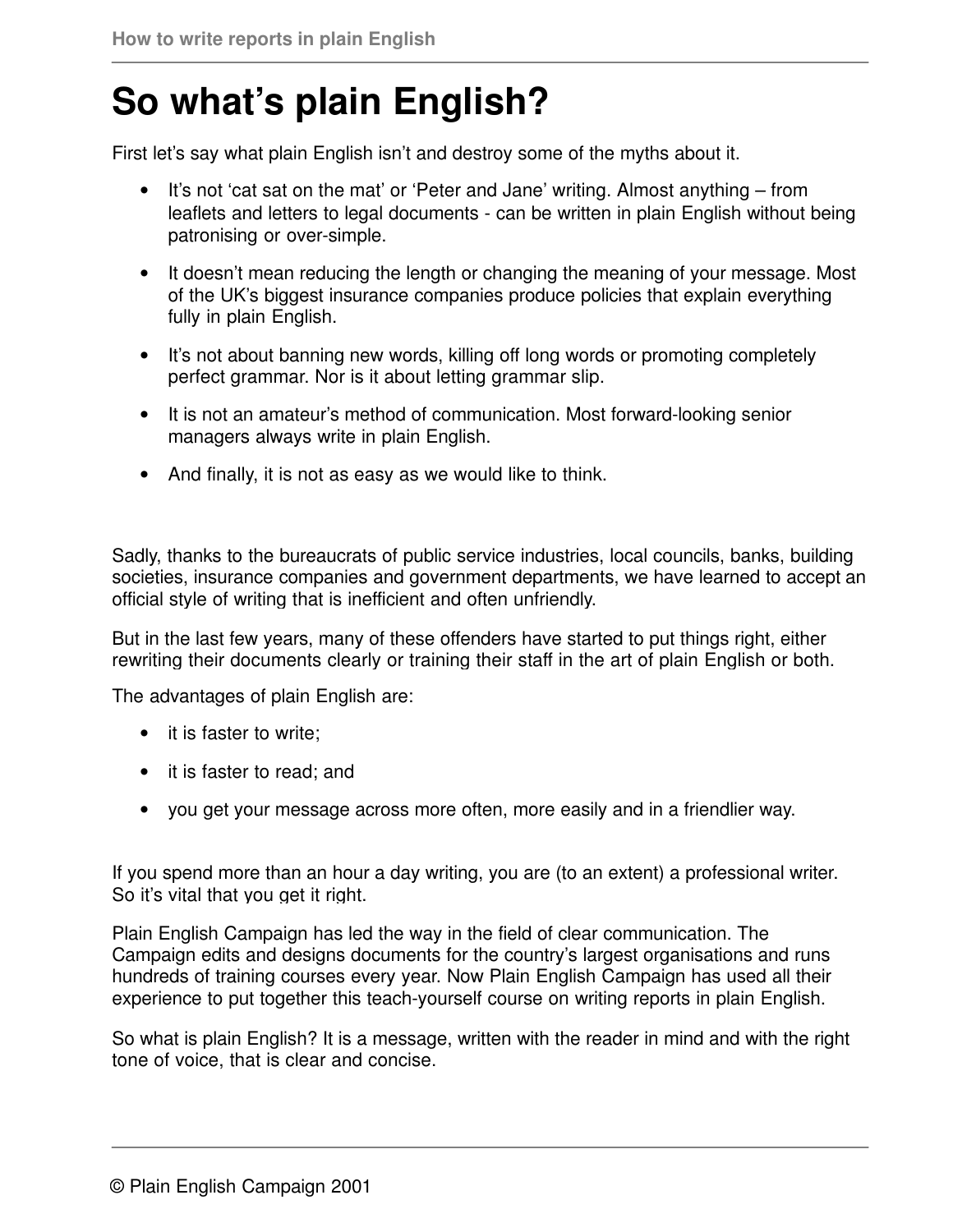## **Keep your sentences short**

We're not going to join in the argument about 'what is a sentence?'. Just think of it as a complete statement that can stand by itself. Most experts agree that clear writing should have an average sentence length of 15-20 words.

This does not mean making every sentence the same length. Be punchy. Vary your writing by mixing short sentences (like the last one) with longer ones (like this one), following the basic principle of sticking to one main idea in a sentence, plus perhaps one other related point. You should soon be able to keep to the average sentence length - used by top journalists and authors - quite easily.

At first you may still find yourself writing the odd long sentence, especially when trying to explain a complicated point. But most long sentences can be broken up in some way.

#### **Exercise**

Here are some examples. Split them where suitable by putting in full stops. You may need to put in or take out words so that the new sentences will make sense. But don't change anything else.

#### **1 From a formal report of a disciplinary interview**

I raised your difficulty about arriving ready for work on time and pointed out that your managers had done their best to take account of your travel problems and you had agreed with them that the Green Lane depot was the most convenient place for you to work, however, your initial improvement was short-lived and over the past two months your punctuality has dropped to a totally unacceptable level.

#### **2 From an electricity company**

I do not seem to have received the information required from you to set up your budget scheme, and I now enclose the relevant form and ask that you fill it in and return it.

#### **3 From a solicitor**

If you could let me have the latest typed version of the form in the next seven days, whereupon I suggest we meet here on 19 December to finalise the text so that you could then give me an estimate of the cost of producing a typeset proof.

#### **4 From a credit company**

I refer to the earlier notice served in respect of your account as the arrears now amount to the sum shown above, you leave me with no alternative than to commence court action and details of your account have been referred to the company's solicitor.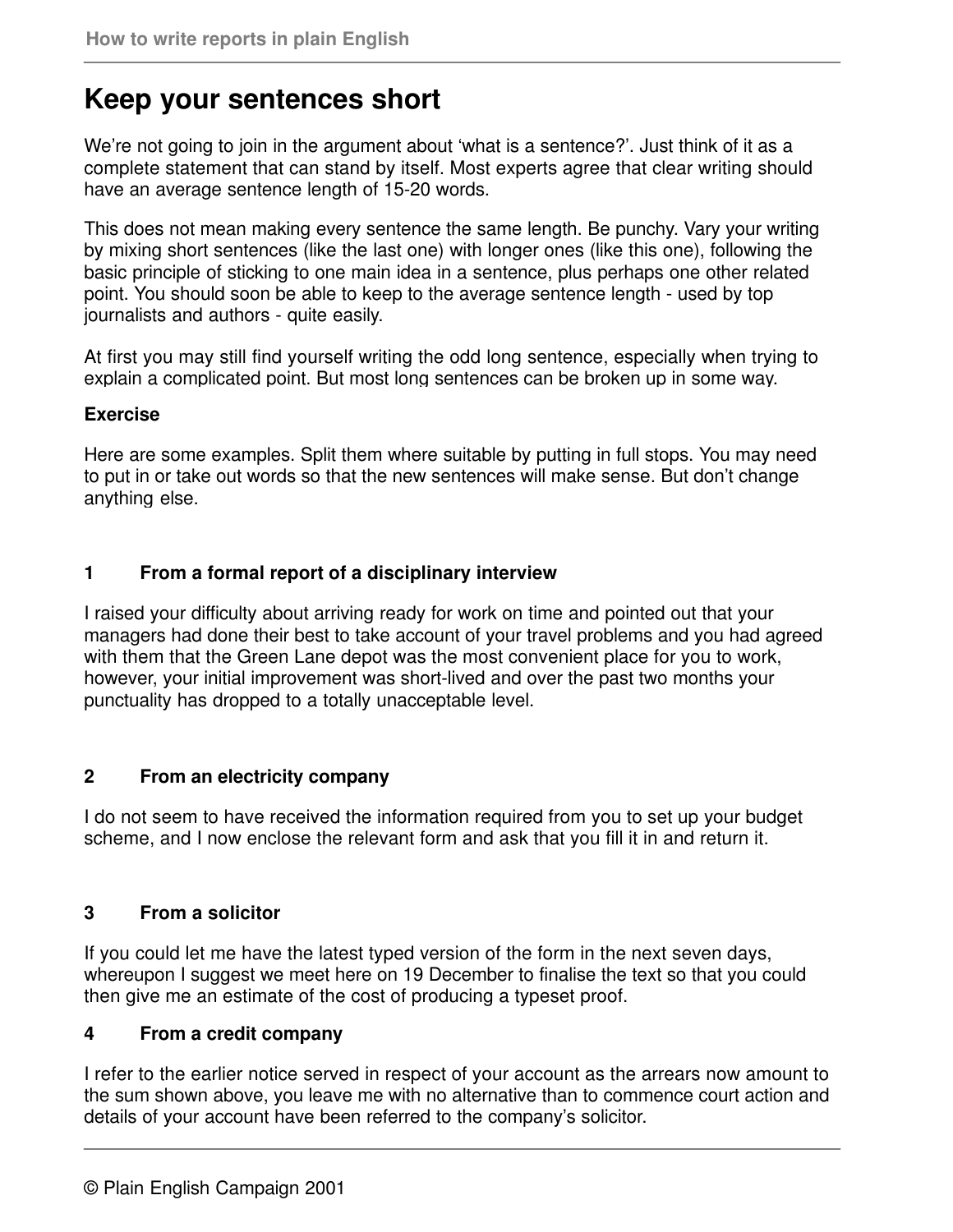## **Actives and passives**

Do you want your reports to sound active or passive - crisp and professional or stuffy and bureaucratic?

Well, this is where we have to get grammatical. Most people know that a verb is a 'doing' word, like 'make', 'do', 'play', 'talk' or 'write'. There are many ways to split verbs into different categories, but we're just going to consider the difference between active and passive verbs.

Passive verbs make writing duller and more difficult to understand. Active verbs make writing livelier and more personal.

But what are active and passive verbs? Let's take a simple sentence: 'The boss slammed the door.'

Here, we can call the boss 'the doer'. The verb is 'slammed'. And the door is what we can call 'the thing'.

In almost all sentences that contain active verbs, the doer comes first, then the verb and then the thing. There will probably be lots of other words as well. For example: 'The boss, in a fit of temper, slammed the door to the outer office.' But the order of doer, verb, thing stays the same.

With passive verbs, the thing comes first: 'The door was slammed by the boss.' You can see that by making the sentence passive, we have had to introduce the words 'was' and 'by', and the sentence becomes more clumsy.

Remember that the doer is not always a person and the thing is not always a thing! 'The tree crushed Peter' is active but 'Peter was crushed by the tree' is passive. And remember 'passive' has nothing to do with the past tense.

Here are some more examples of sentences containing passive verbs. Our 'active' versions are underneath each one.

#### • **The matter will be considered by us shortly.**

(We will consider the matter shortly.)

• **The riot was stopped by the police.**

(The police stopped the riot.)

• **The mine had to be closed by the safety inspector**.

(The safety inspector had to close the mine.)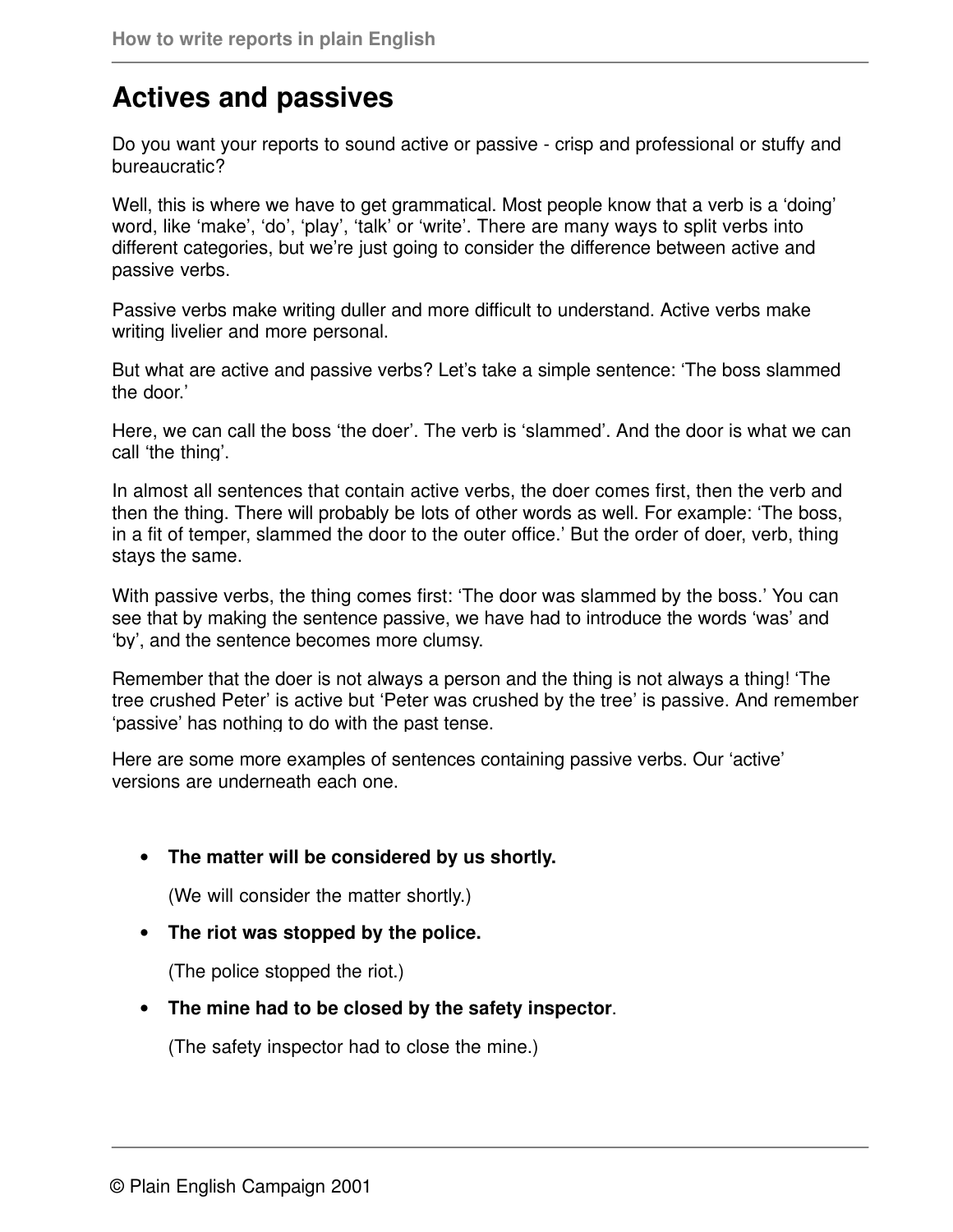Sometimes the doer gets left out.

Sentences with passive verbs can make sense without having a doer. For instance, 'the door was slammed', 'the cheque had been cashed' and 'the report is being written' all leave out the doer.

People used to officialese often write reports that are full of passive verbs, with sentences like these.

- 35 sites were visited in three weeks. Procedures were being properly followed at the sites visited.
- Overheads were not kept under control despite an awareness of the budgetary situation.

Neither of these sentences has a doer. So the reader may be left asking, 'Who visited the sites?', 'Who was following procedures properly?' and so on. Changing to active verbs reveals the 'doers' and sharpens up dull and unclear sentences.

- We visited 35 sites in three weeks. At the sites we visited, we found that staff were following procedures properly.
- Managers were not keeping overheads under control, despite knowing about the budgetary situation.

You will notice that in the last sentence we have used an active verb instead of 'an awareness of'. As we shall see later this is an example of changing a 'nominalisation' into a verb.

#### **Spotting passives**

There is another way of spotting passive verbs which is especially useful when the doer isn't mentioned in the sentence.

First, passive verbs almost always have one of the following words added on - be, being, am, are, is, was, were, will be. They are all formed from the verb 'to be'.

Second, they have a thing called a 'past participle'.

This table shows you how to get a past participle from a verb.

| <b>Verb</b> | <b>Past participle</b> |
|-------------|------------------------|
| ask         | asked                  |
| claim       | claimed                |
| do          | done                   |
| write       | written                |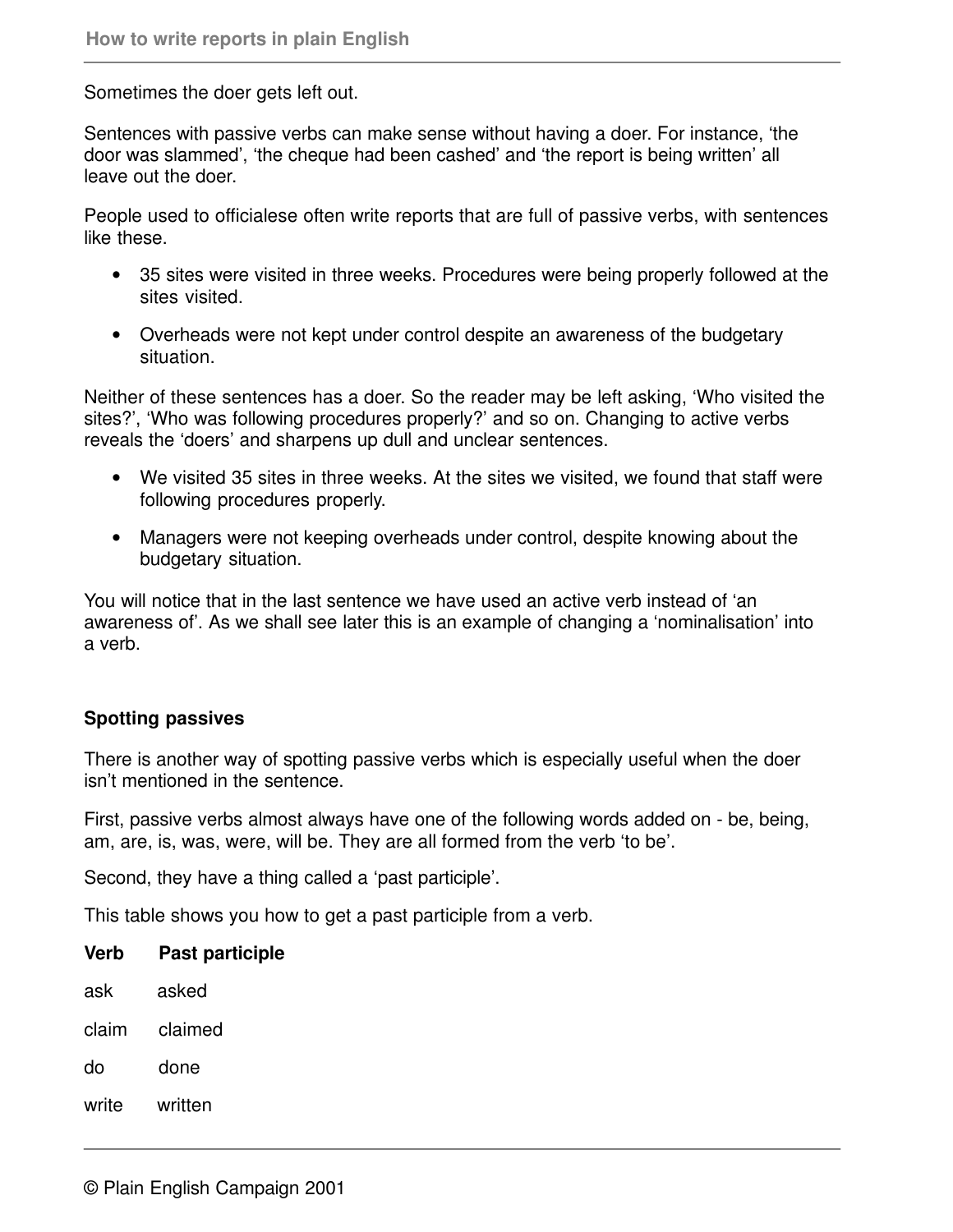So a complete passive verb could be 'will be done', 'has been formed' or 'was watched'.

Here are some examples:

- Care should be taken when opening the door.
- The outcome will be decided next week.
- Applicants will only be accepted if proof of purchase is enclosed.
- It can be done.The problem could not have been foreseen.

#### **Good uses of passives**

There are times of course when it makes sense to use a passive.

- To make something less hostile 'this bill has not been paid' (passive) is softer than 'you have not paid this bill' (active).
- To avoid taking the blame 'a mistake was made' (passive) rather than 'we made a mistake' (active).
- When you don't know who or what the doer is 'the England team has been picked'.
- If it simply sounds better.

But aim to make about 80-90% of your verbs active.

#### **Exercise**

The difference between active and passive verbs is not easy to grasp. So if you are confused, read this section again. If you are not, spot the passive verbs in the following examples and change the sentences around so that they use active verbs.

#### **1 From a DVLA letter (you will need to invent a doer for the first verb)**

The tax disc was sent to you at the address on your application form but it was returned by the Post Office as undeliverable mail.

#### **2 From a building society**

In the Investment Account Statement which was sent to you recently, it was indicated by us that we would write to you again concerning the monthly interest that has been paid to you under the terms of your account.

#### **3 From a council leaflet to parents (use 'we' for the Education Department, 'you' for the parent).**

Advice must also be sought from any other professional likely to have relevant information. If there is anyone whom you think should be consulted, for example a specialist doctor your child is seeing, please let the Area Education Office know. Every professional whose advice is sought will be sent a copy of any information that is provided by you.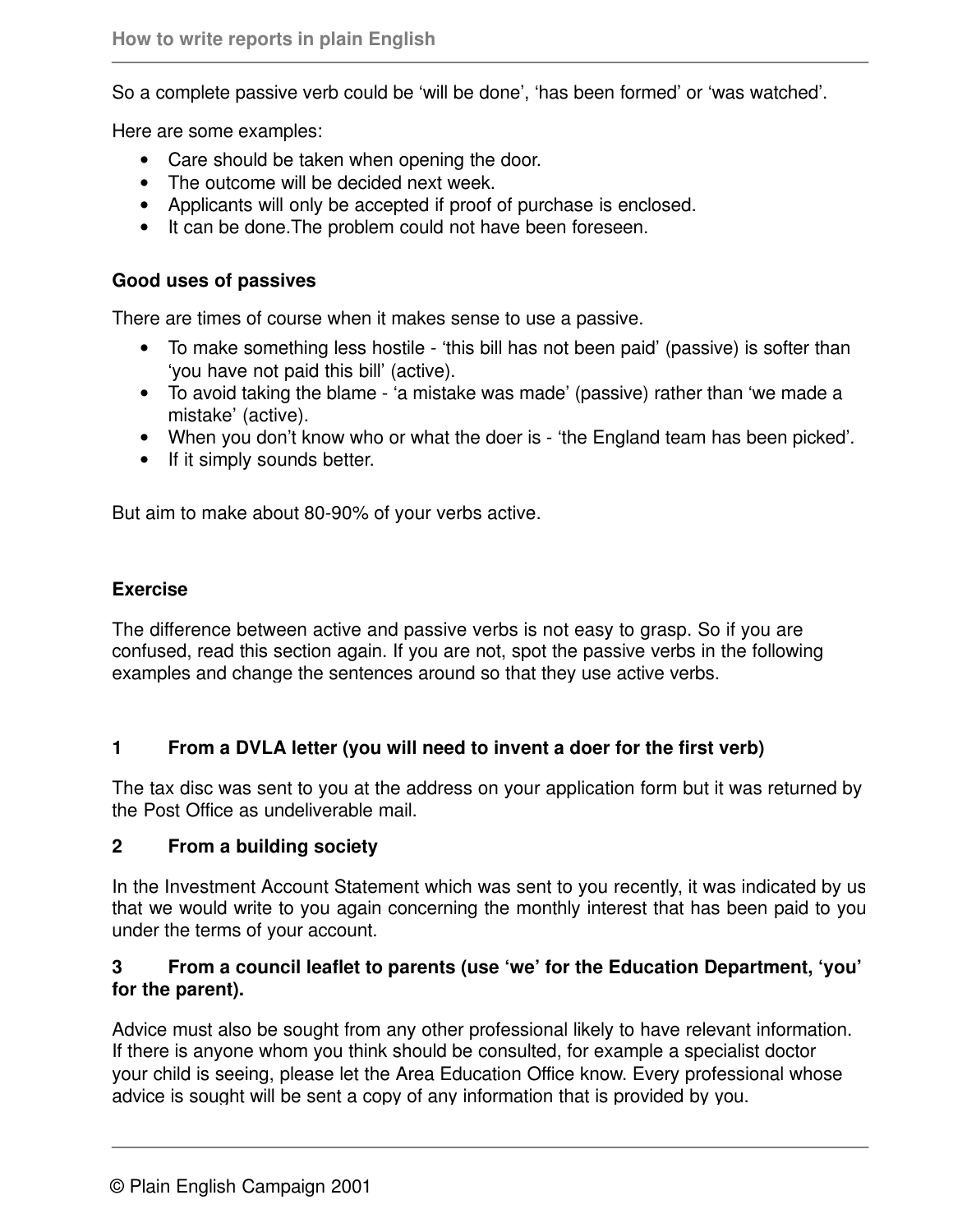### **Talk to your reader**

Write with your reader in mind. If you want to encourage people to read your report, give them a piece of writing that is lively and readable. Imagine you are presenting your report to your reader yourself. Think carefully: What do they know already? What do you need to tell them? Talk directly to your readers in language they understand. You will find that using shorter sentences and active verbs will already have made a difference.

#### **'I' and 'we'**

As we said earlier, reports used to be full of passive verbs. This allowed the writer to remain anonymous by leaving out the doer. They used phrases like:

- it was found that:
- it is accepted that; and
- it is recommended that.

The reason (or excuse) for this used to be that the writer was writing on behalf of the organisation. But usually everyone knows who has written the report, who interviewed people and so on.

Let the readers know there is a person behind the print. It's not just friendlier; 'I', 'you' and 'we' are also usually easier to understand. Use phrases like:

- we found that:
- laccept that; and
- we recommend that.

Obviously you will use 'I' if the report is all your own work, and 'we' if you are reporting on a team effort.

But be sure that your audience knows who you are talking about.

#### **Understandable words**

Say exactly what you mean, using the simplest words that fit. This does not necessarily mean only using simple words - just words that the reader will understand.

At the end of the course is a list of a few of the words that we suggest you avoid. But for most words you will have to decide yourself whether they are suitable. Most importantly, don't use jargon that is part of your working life unless you are writing to someone who uses the same jargon. If a teacher is writing to an education officer, the jargon word 'SATs' could be very useful in saving time and space. But when writing a report that parents will read, you wouldn't use it without explaining what it means.

In general, use everyday English whenever you can. Again, imagine you are presenting your report in person. Write to communicate, not to impress.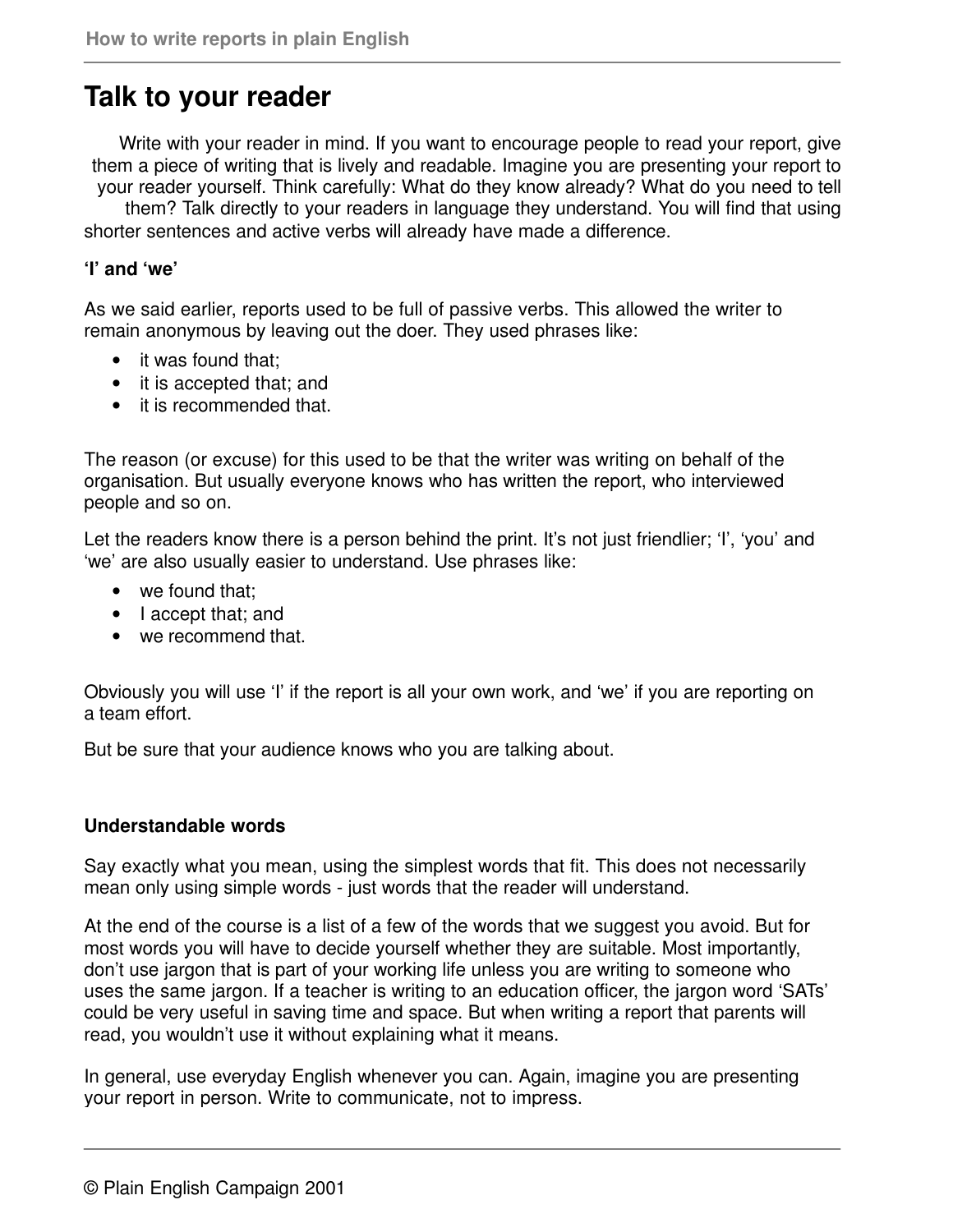## **What is a nominalisation?**

A 'nominalisation' is a type of 'abstract noun'. In other words, it is the name of something that isn't a physical object but a process, technique or emotion.

Nominalisations are formed from verbs.

For example:

| <b>Verb</b> | <b>Nominalisation</b> |
|-------------|-----------------------|
| complete    | completion            |
| introduce   | introduction          |
| provide     | provision             |
| fail        | failure               |
| arrange     | arrangement           |
| investigate | investigation         |
| use         | utilisation           |

#### **So what's wrong with them?**

The problem is that writers often use nominalisations when they should use the verbs they come from. Like passive verbs, too many nominalisations make writing very dull and heavy-going.

Here are some examples of nominalisations, with our plain English versions underneath.

#### • **We had a discussion about the matter.**

(We discussed the matter.)

• **The report made reference to staff shortages.**

(The report referred to staff shortages.)

• **The decision was taken by the Board.**

(The Board decided.)

• **The implementation of the policy has been done by a team.**

(A team has implemented the policy.)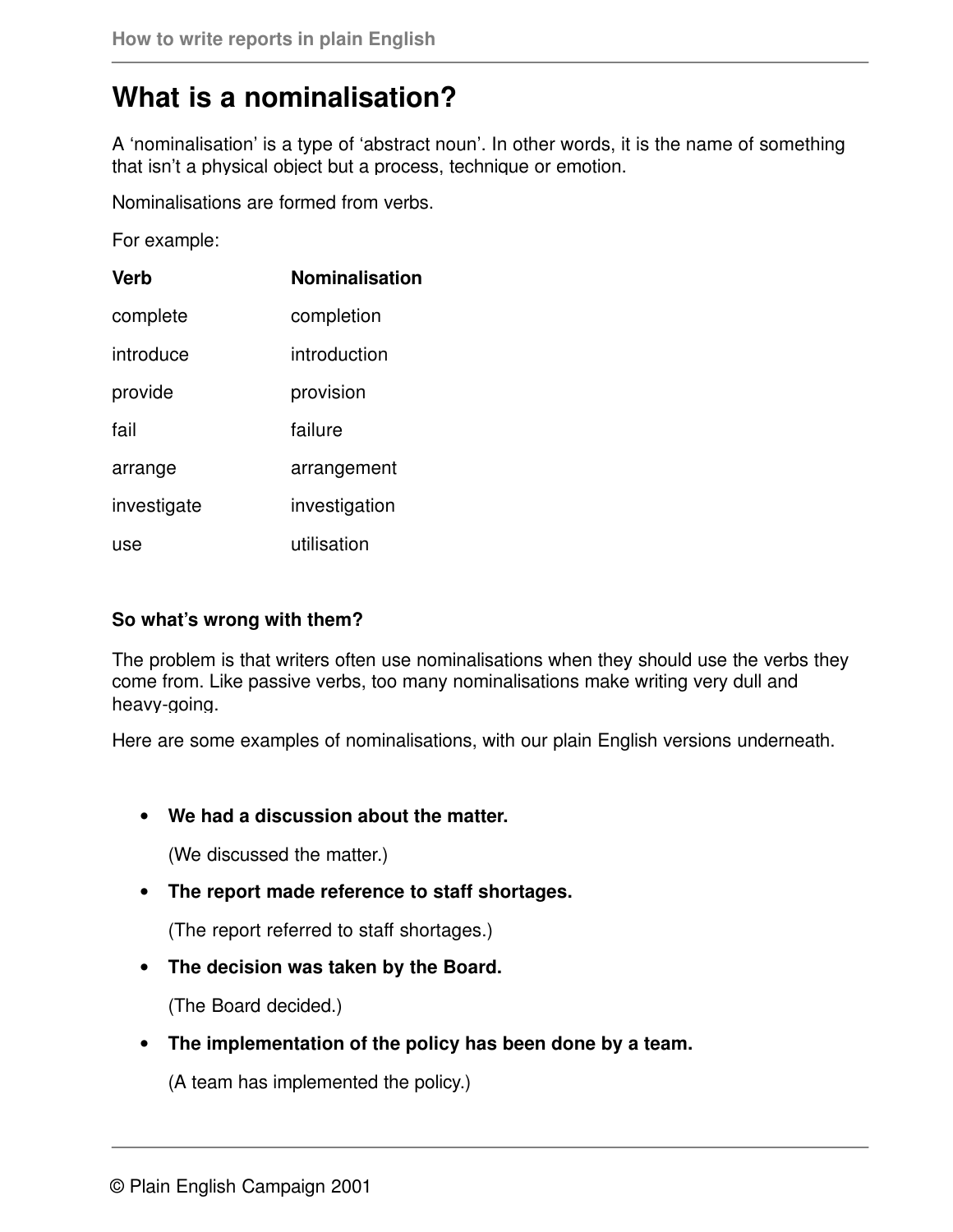#### **Exercise**

Bring the following sentences to life by revealing the verbs hidden by nominalisations and making any changes you think are necessary.

#### **1 From a letter on Housing Benefit**

If you would like consideration to be given to your application, please send me your last five wage slips.

#### **2 From an electricity company**

Your meter is operated by the utilisation of tokens.

#### **3 From a surveyor's report**

We can solve the problem by the removal of the plaster to a height of one metre, the insertion of a new damp proof course and the introduction of suitable floor joists.

#### **4 From a gas region**

We have made an examination of your account and can tell you that application for budget payments at this late stage is still possible.

#### **5 From a council to a building contractor**

To cause minimum disruption to teaching provision, it is imperative that the school roof renewal is carried out by your company concurrently with your completion of the Special Needs Unit.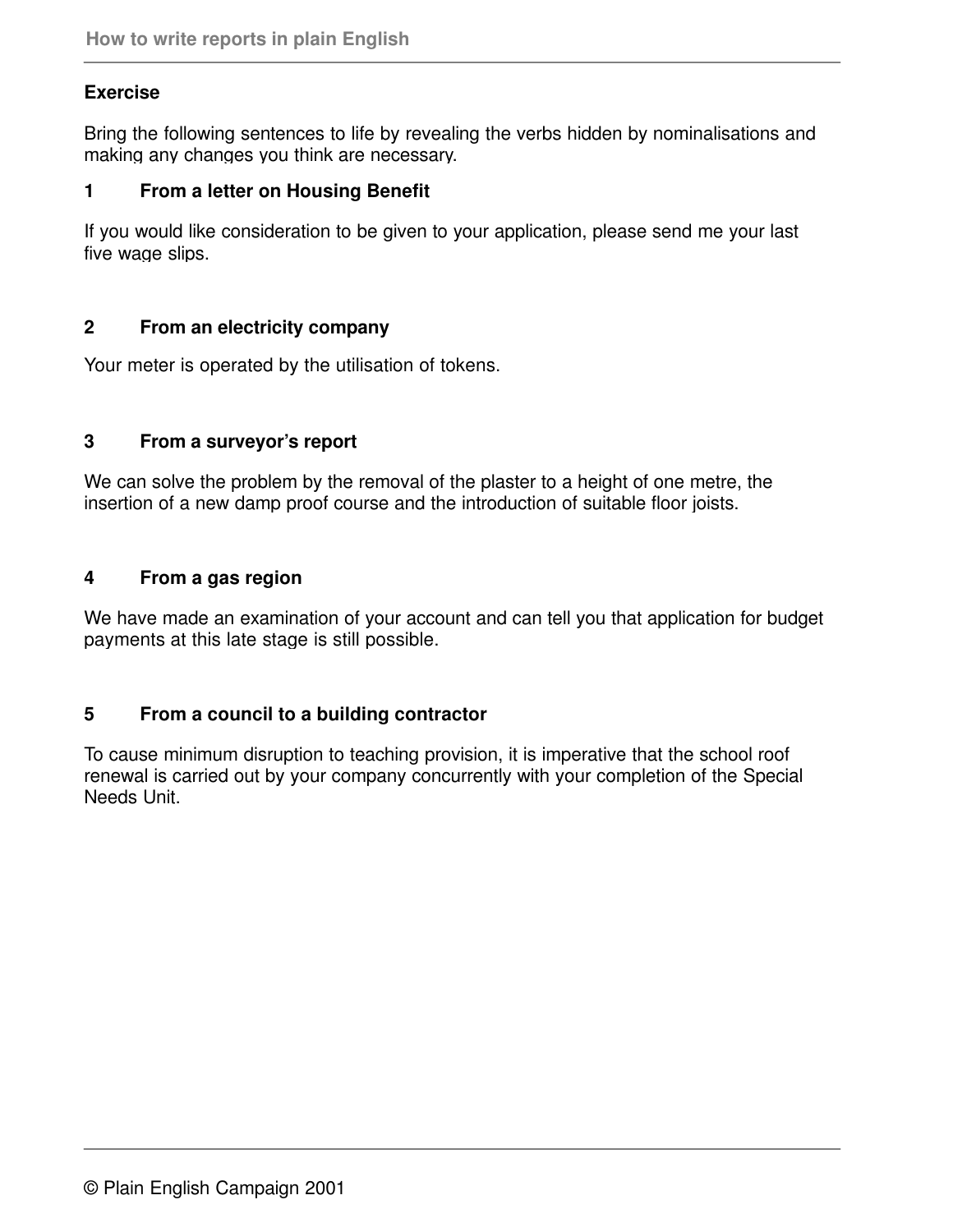## **Cutting out useless words**

Now you're going to put all the techniques you've learnt so far into practice, along with one other technique - cutting out useless words.

So with all these examples, shorten sentences, put in active verbs, use everyday English, make them more personal and direct, replace nominalisations and cut out useless words.

#### **1 From an electricity board letter**

The standing charge is payable in respect of each and every quarter.

#### **2 From a bank**

You will be sent a letter regarding current interest rates not less often than once a year.

#### **3 From a credit company**

Notice must be given of your intention to cancel the agreement a period of 30 days prior to your cancellation.

#### **4 From a building society**

Should you be unable to agree to the contents of the statement or you have any questions thereon, please write to this department at the address overleaf, enclosing your passbook or certificate and the statement.

#### **5 From a management consultant**

You are required to notify us immediately in the event of your unavoidable absence from work for sickness or any other reason and the attached note explains your obligations in this respect.

#### **6 From a solicitor**

We would advise that attached herewith is the entry form which has been duly completed and would further advise that we should be grateful if you would give consideration to the various different documents to which we have made reference.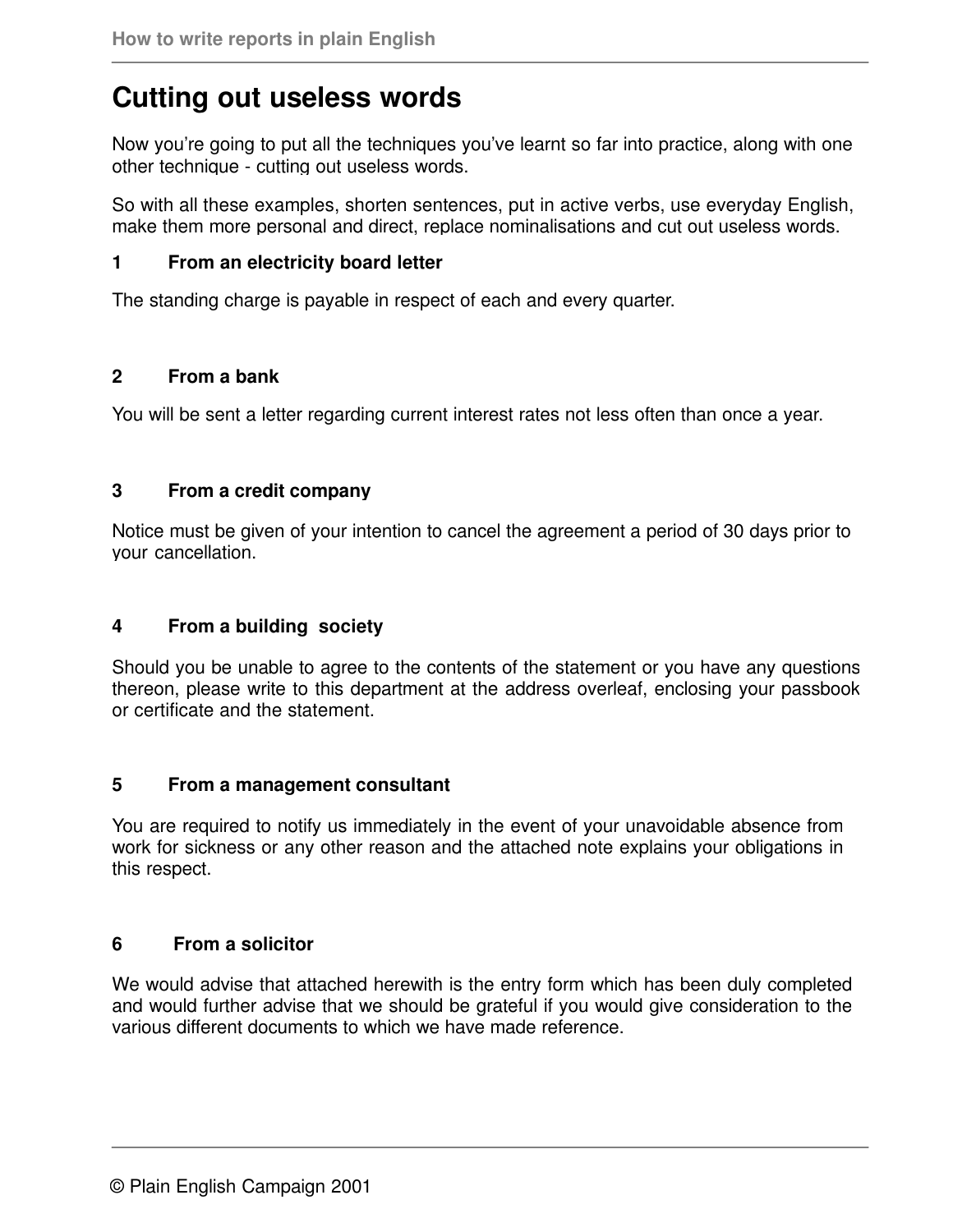#### **7 From another electricity company**

In consequence of the non-payment of the above-mentioned account, an employee will call at your home for the purpose of obtaining a meter reading and disconnecting the supply on 10 March.

#### **8 From a local authority**

If you are experiencing difficulty in meeting your rent payments and are not currently in receipt of Housing Benefit, you may qualify for help towards your rent under the Housing Benefit Scheme and details of this can be forwarded upon request. Alternatively, if you require advice regarding either your rent arrears or possible entitlement to Housing Benefit, please do not hesitate to contact me.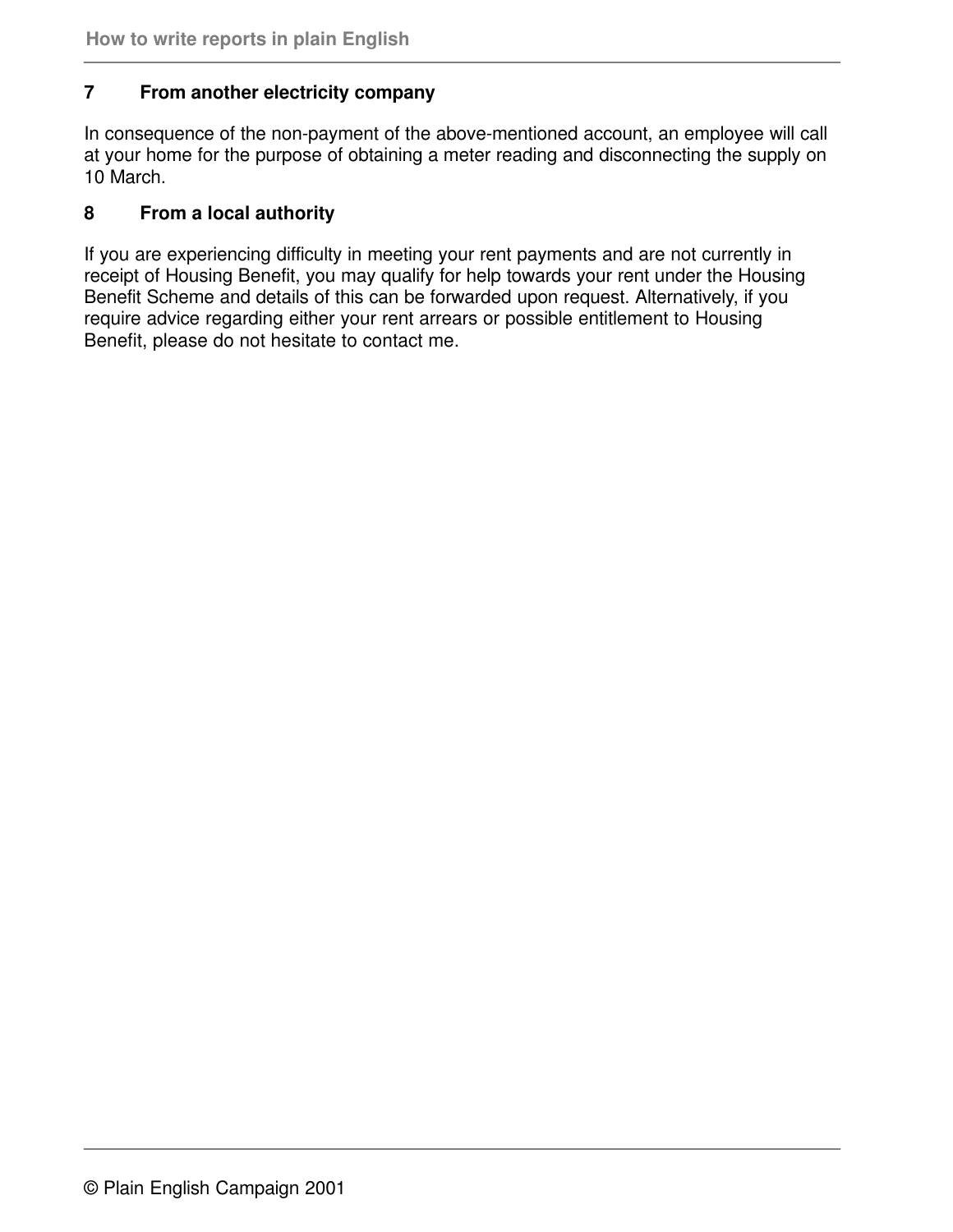## **Other points to consider**

#### **Sounding positive**

Always try to emphasise the positive side of things.

For example:

- If you don't send your payment, we won't be able to renew your membership of the scheme. (negative)
- Please send your payment so that we can renew your membership of the scheme. (positive)

Now rewrite these examples in a positive way (and use what you have learned so far to make any other changes you think are necessary).

#### **1 From a local authority**

You will reduce your chances of a council home if you do not keep your choice of areas as wide as possible.

#### **2 From a bank (make this more personal)**

No-one may apply for the scheme unless their account is credited with at least £1000.

## **Using lists**

Lists are excellent for splitting information up.

There are two main types of list.

- You can have a continuous sentence with several listed points picked out at the beginning, middle or end.
- You can have a list of separate points with an introductory statement (like this list).

In the list above, each of the points is a complete sentence so they each start with a capital letter and end with a full stop.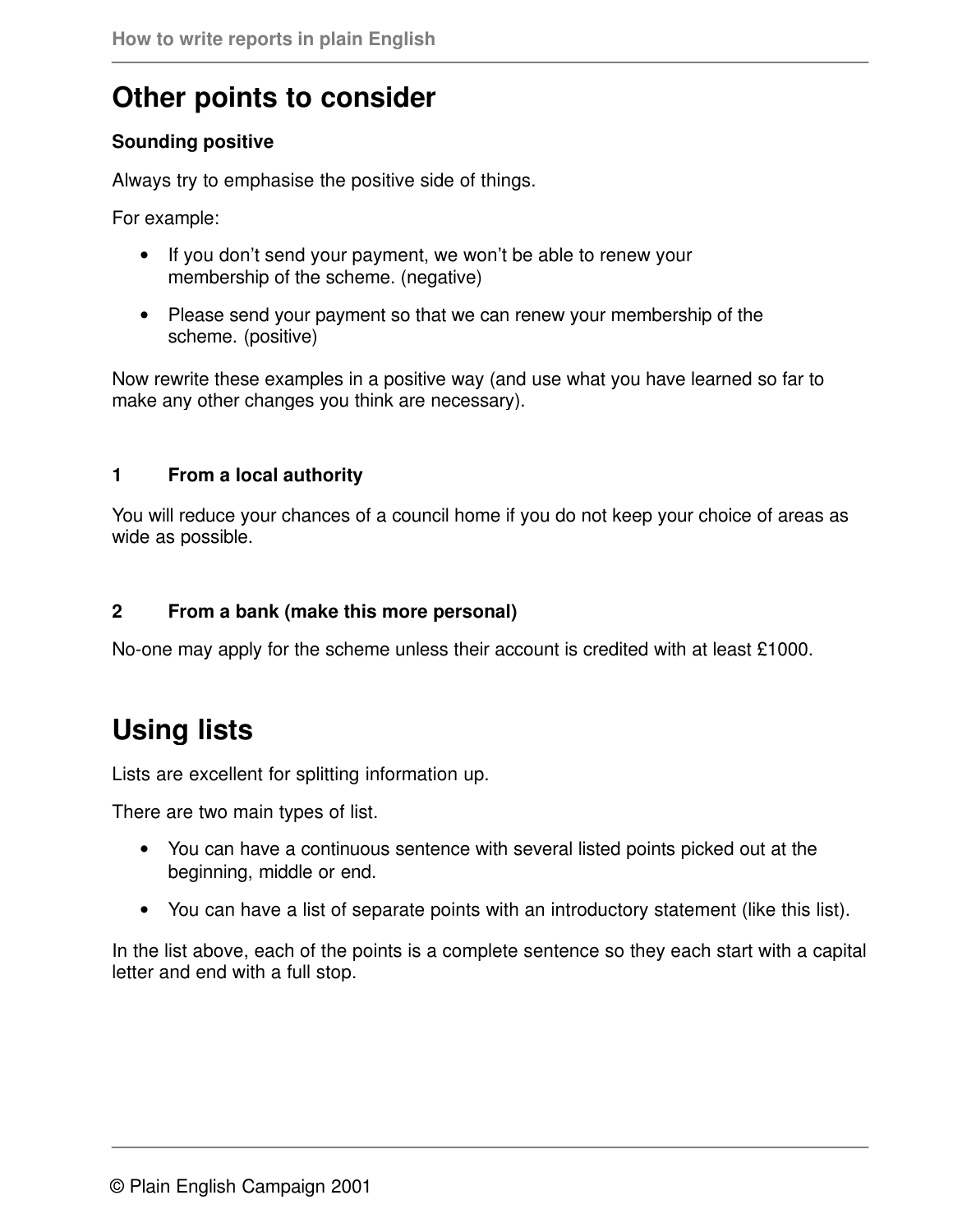For the same type of list with short points, it is better to set it out like this.

Kevin needed to take:

- a penknife
- some string
- a pad of paper
- a pen.

With a list that is part of a continuous sentence, put semi-colons (:) after each point and start each with a lower case letter.

If you can prove that:

- you were somewhere else at the time;
- you were not related to Mary; and
- you are over 21;

then you should be all right.

As you can see, the next to last point has 'and' after the semi-colon. If you only had to prove one of the three points instead of all of them, this word would be 'or'.

Always make sure each point follows logically from the introduction. For example, if you took out 'you' from the second and third points it would still flow as a normal sentence but not as a list. The third point would effectively read 'If you can prove that are over 21' which obviously does not make sense.

We have also used bullet points for each listed point. These are better than numbers or letters as they draw your attention to each point without giving you extra information to take in.

#### **Exercise**

Use bullet points to split the following sentence into a list.

#### **1 From a scientist's report (make this more personal)**

People with a mathematical brain or those who display a very sharp sense of humour or chess players of club standard or higher are more likely to show early signs of being musical.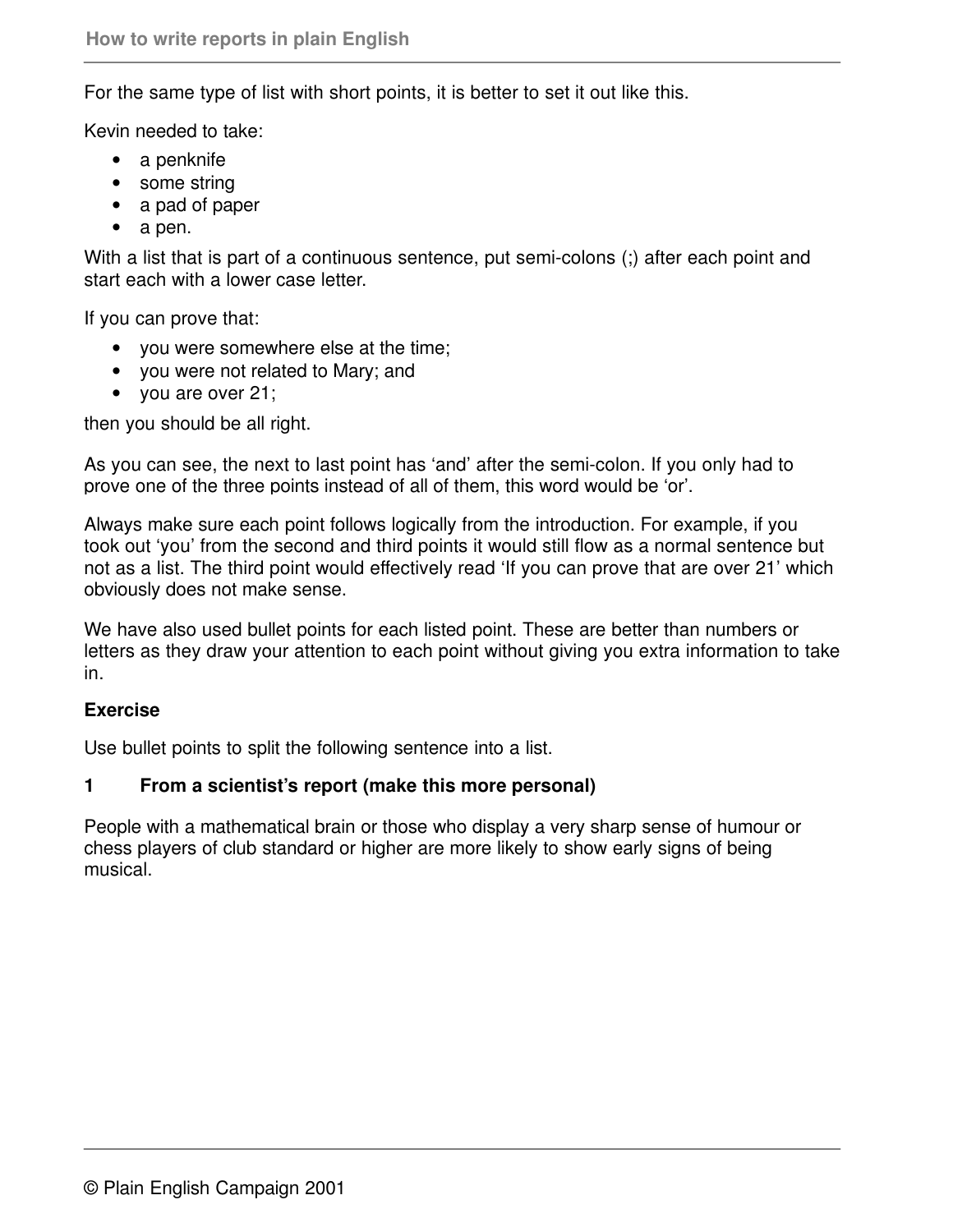## **Some more myths destroyed**

We're not trying to be trendy here by breaking some of the grammatical rules. We're just going to destroy some of the grammatical myths.

In the past, grammarians decided it was 'bad form' to do certain things. But our rule is, if it makes your sentence clearer, don't worry about 'bad form'.

You can start a sentence with 'and', 'but', 'because', 'so', 'or' or 'however'.

You can 'split infinitives'. So, you can say 'to boldly go'.

You can end a sentence with a preposition. In fact, it is something we should stand up for.

And you can repeat a word in a sentence if you can't find a better word.

Of course, this does not mean you should break these so-called 'rules' all the time - just when you want to make a sentence flow better.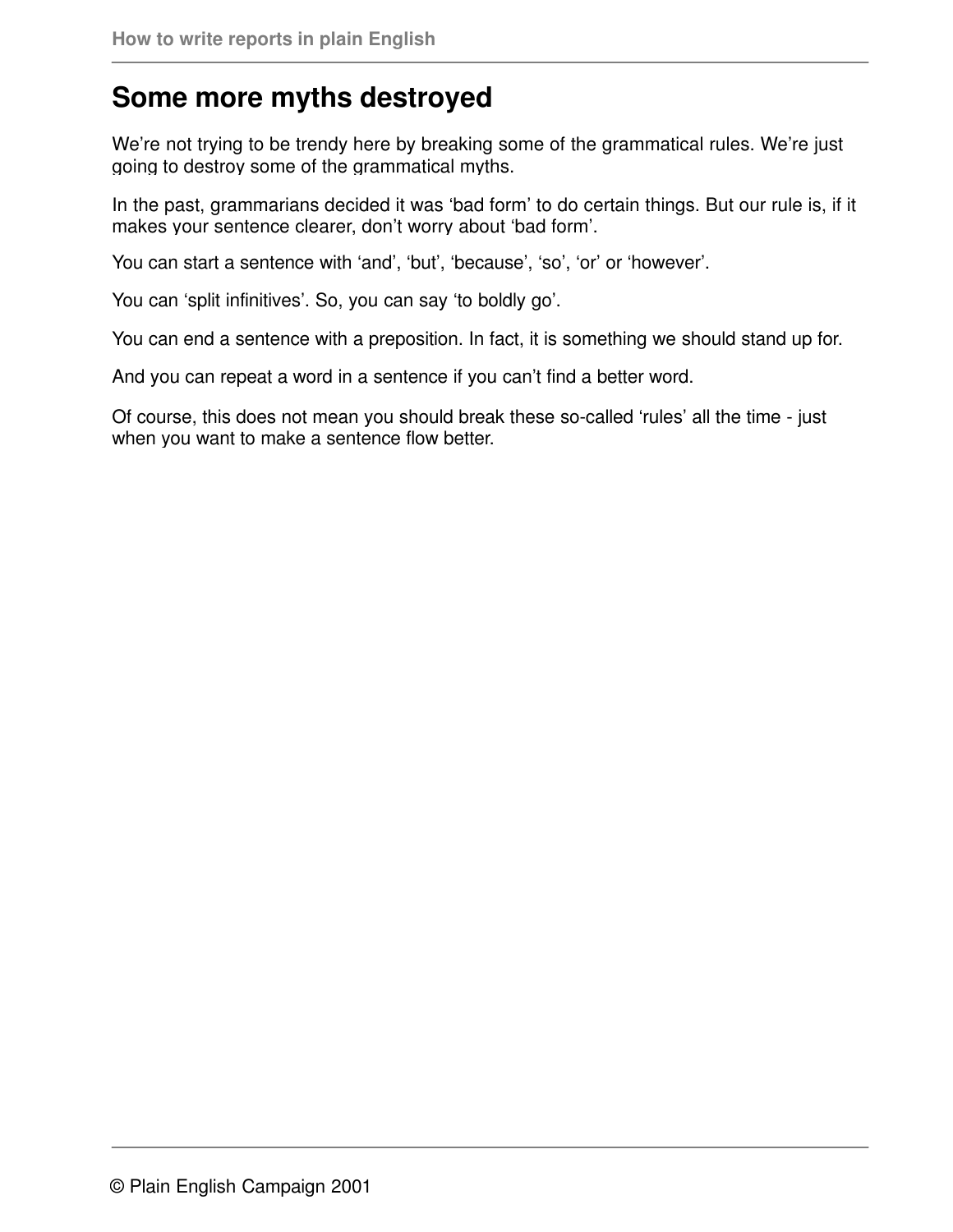## **Planning and organising reports**

When writing reports, make your audience's job as easy as possible. Use active verbs, short sentences and keep to the point, just as you would in any other kind of writing.

First you need to plan and organise the report carefully. Before you write a report you need to:

- define its purpose carefully;
- investigate the topic thoroughly; and

#### **Defining the purpose**

This helps you to be clear about:

- why you are writing;
- what to include;
- what to leave out; and
- who your readers are.

If you can express the purpose in a single sentence, so much the better.

#### **Investigating the topic**

How you do this depends on the topic and purpose. You may need to read, interview, experiment and observe. Get advice from someone more experienced if you need to.

#### **Organising the report into sections**

Your job is to make it easy for the readers to find the information they want.

In reports that are one or two pages long, readers should have no trouble finding their way around. With a 'long' report (more than four or five pages), you need to take great care in how you organise the information.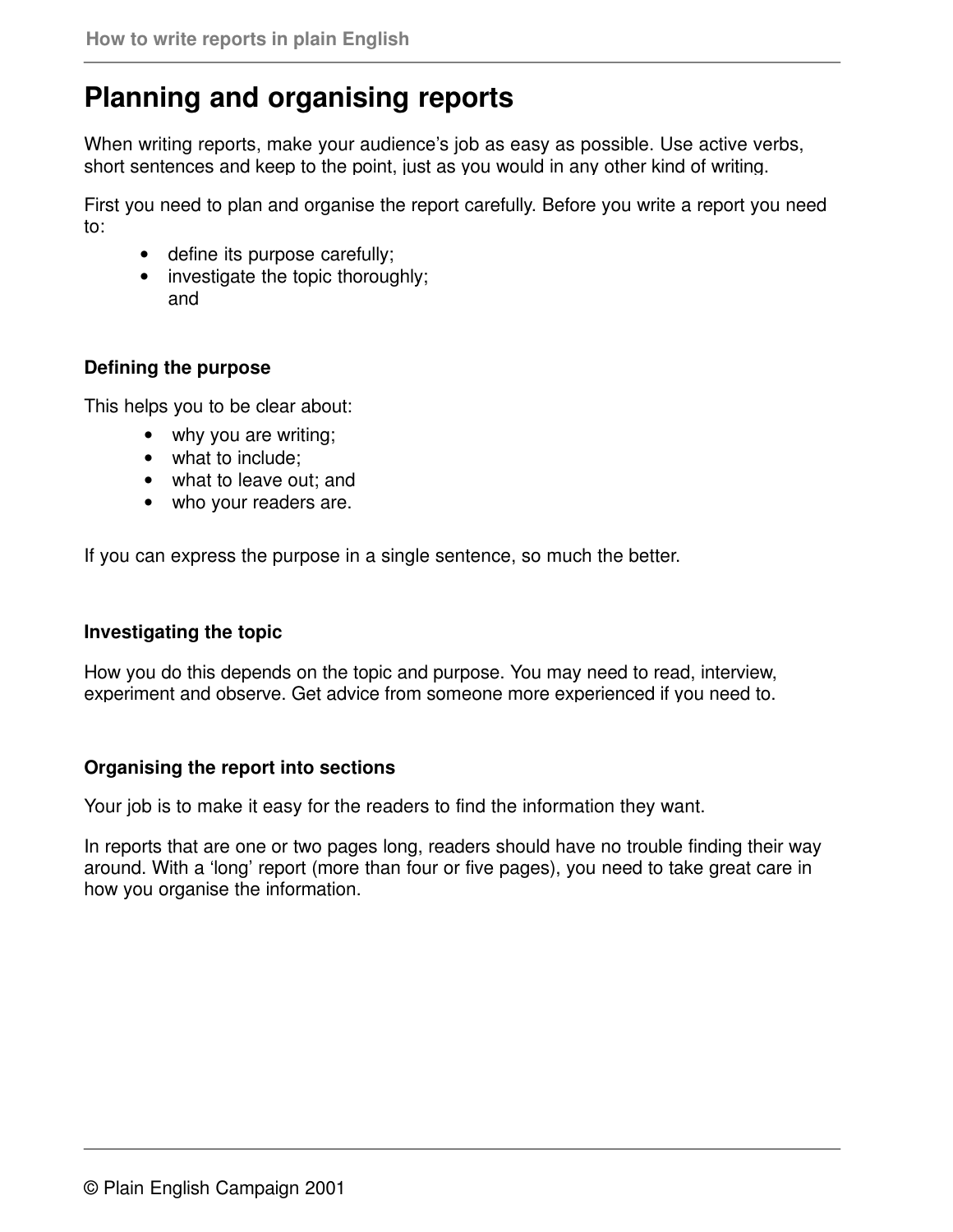Reports can be set out in eight parts, but you won't always need them all.

- Title or title page
- Contents list
- **Abstract**
- Introduction
- Discussion
- Summary and conclusions
- Recommendations
- Appendix

A short report won't need a **title page**, but should have a title.

The **contents list** is only needed in long reports.

The **abstract** is only needed in formal reports, such as reports of scientific research. It is a summary of the report. The abstract appears in library files and journals of abstracts. It won't usually be printed with the report so it needs to be able to stand alone.

Keep it between 80 and 120 words. Don't confuse this with an 'executive summary' which we will talk about later.

The **introduction** should be brief and answer any of the following questions that seem relevant.

- What is the topic?
- Who asked for the report and why?
- What is the background?
- What was your method of working? If the method is long and detailed, put it in an appendix.
- What were the sources? If there are many, put them in an appendix.

The **discussion** is the main body of the report. It is likely to be the longest section, containing all the details of the work organised under headings and sub-headings.

Few readers will read every word of this section. So start with the most important, follow it with the next most important, and so on.

You should follow the same rule with each paragraph. Begin with the main points of the paragraph, then write further details or an explanation.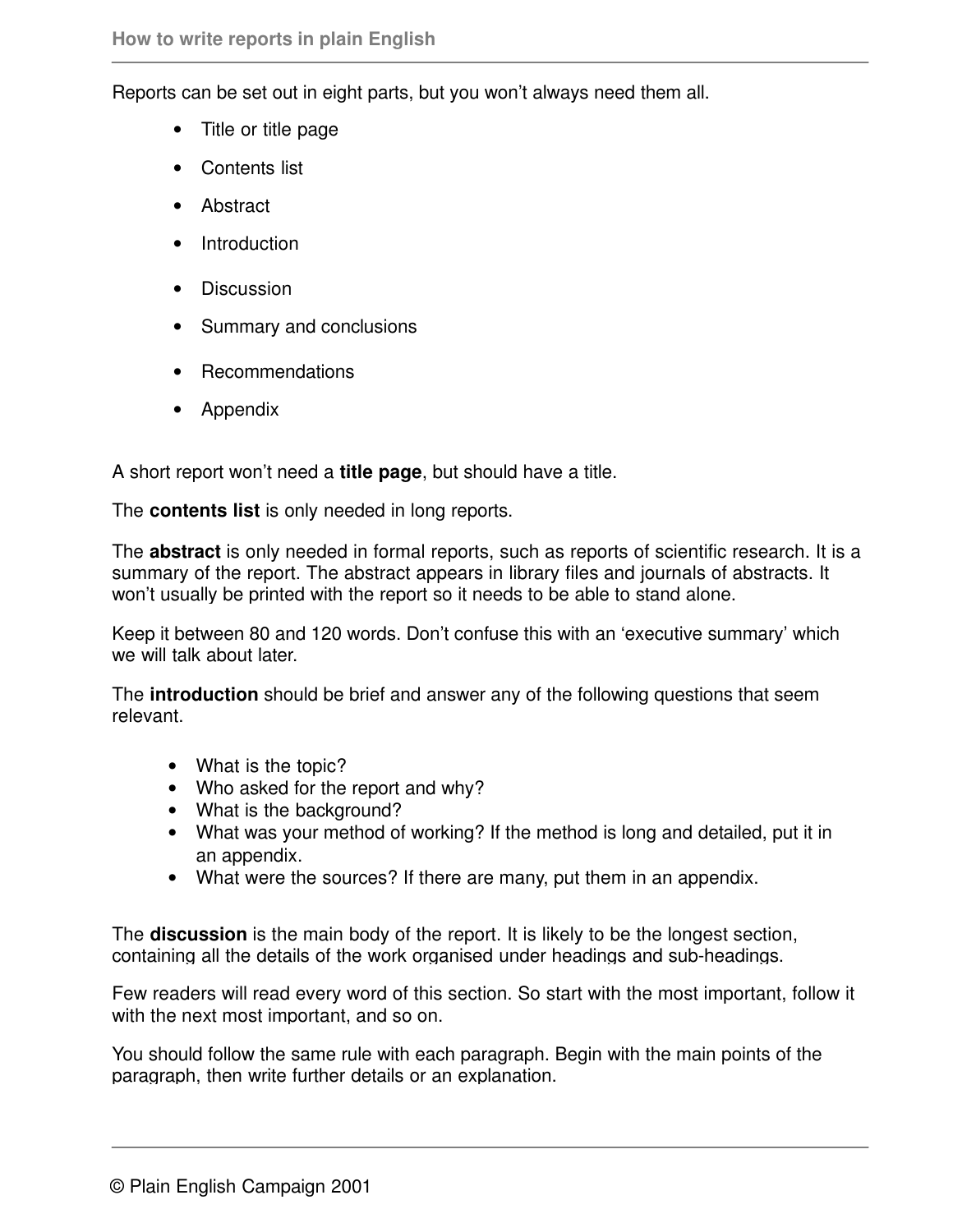The **summary and conclusions** section is sometimes placed before the discussion section. It describes the purpose of the report, your conclusions and how you reached them.

The conclusions are your main findings. Keep them brief. They should say what options or actions you consider to be best and what can be learned from what has happened before. So they may include or may lead to your recommendations: what should be done in the future to improve the situation?

Often, writers will put the summary and conclusions and the recommendations together and circulate them as a separate document. This is often called an executive summary because people can get the information they need without having to read the whole report.

It may be better (and cheaper) to send everyone an executive summary, and only provide a copy of the full report if someone asks for it. You may save a few trees, and you will certainly save your organisation plenty of time and money.

The **appendix** is for material which readers only need to know if they are studying the report in depth. Relevant charts and tables should go in the discussion where readers can use them. Only put them in an appendix if they would disrupt the flow of the report.

#### **Order of presentation**

We recommend the following order of presentation. You won't always need all these sections, especially those in brackets.

#### **Long reports**

- Title or title page
- (Contents list)
- (Abstract)
- Introduction
- Summary and conclusions
- Recommendations
- Discussion
- (Appendix)

#### **Short reports**

- Title
- Introduction
- Discussion
- Summary and conclusions
- Recommendations
- (Appendix)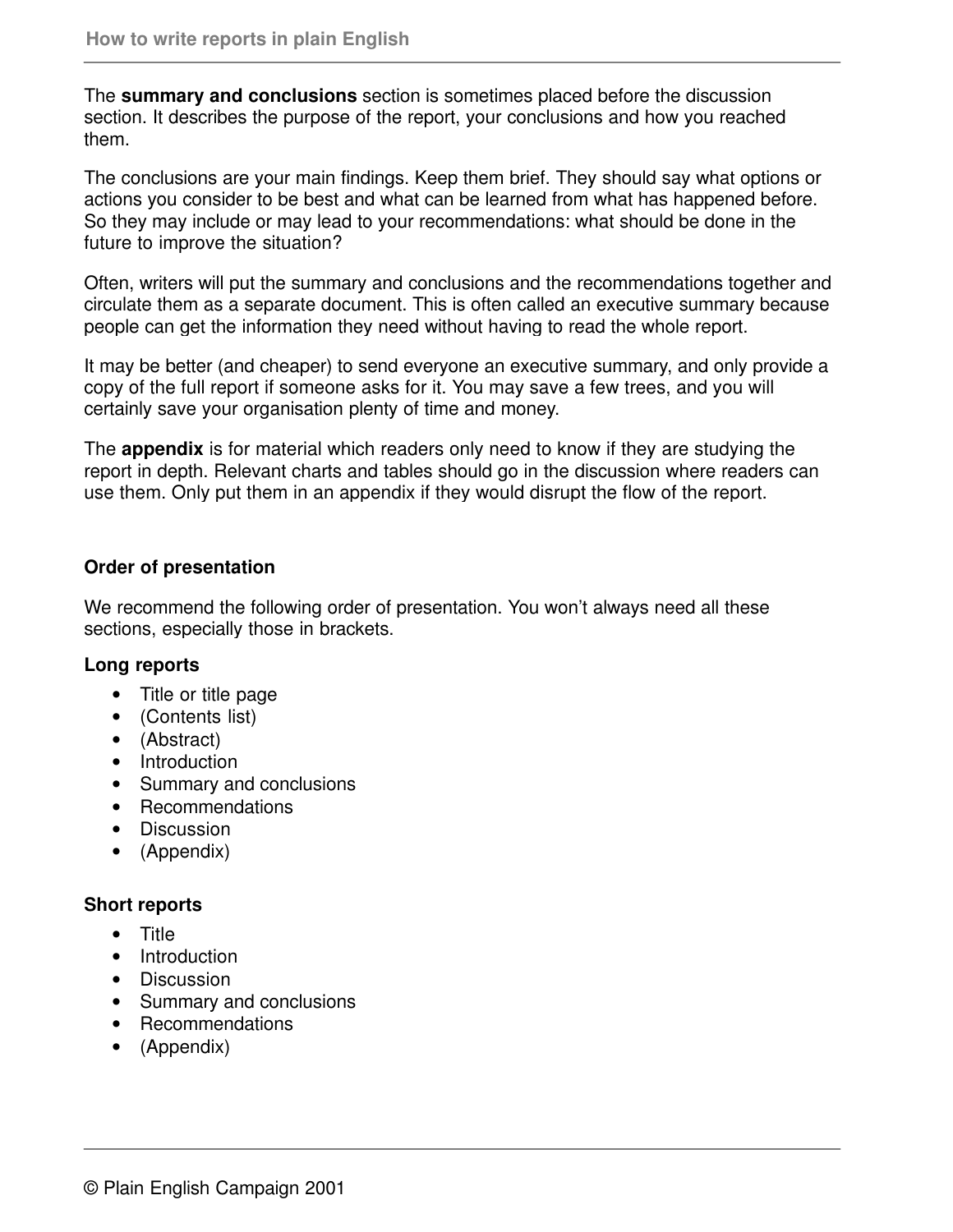The order in which you write needn't follow the order of presentation.

We recommend the following order of writing, because each section you finish helps you write the next one.

#### **Order of writing**

- Introduction
- Discussion
- Summary and conclusion
- Recommendations
- (Abstract)
- Title or title page
- (Contents list)
- (Appendix)

After writing all the sections, read and revise them. Rewrite sections if necessary.

#### **Numbering sections and paragraphs**

If you use plenty of clear headings and have a full contents list at the start of the report, you should find this is enough to show where each part begins and ends, and to cross-refer if necessary.

If you do have to label sections and paragraphs, keep it as simple as possible. Use capital letters to label sections and numbers to label paragraphs (A1, A2 and so on). If necessary, use small letters on their own for parts of paragraphs.

#### **Planning the writing**

Usually you will have collected such a mass of information that you cannot decide where to plunge in and begin. So, before you start to write you must make some kind of plan.

This will save you hours of writing and will help to produce a better-organised report.

Here are two different ways of planning.

An **outline** begins as a large, blank sheet of paper onto which you pour out all your facts, ideas, observations and so on, completely at random. Write in note form, and try to get everything down as fast as possible.

When you have got all your points on paper, start to organise them, group them, and assess them for strength, relevance, and their place in the report.

You can then number the points in order or put headings next to them such as 'Intro', 'Discussion', 'Conclusion' and so on. Use lines and arrows to link up related points.

Gradually you will create a network of ideas grouped under headings - this is the structure of your report. Leave it for a day or two if you can. Return with fresh ideas, add points you'd forgotten, and cross out anything you don't need.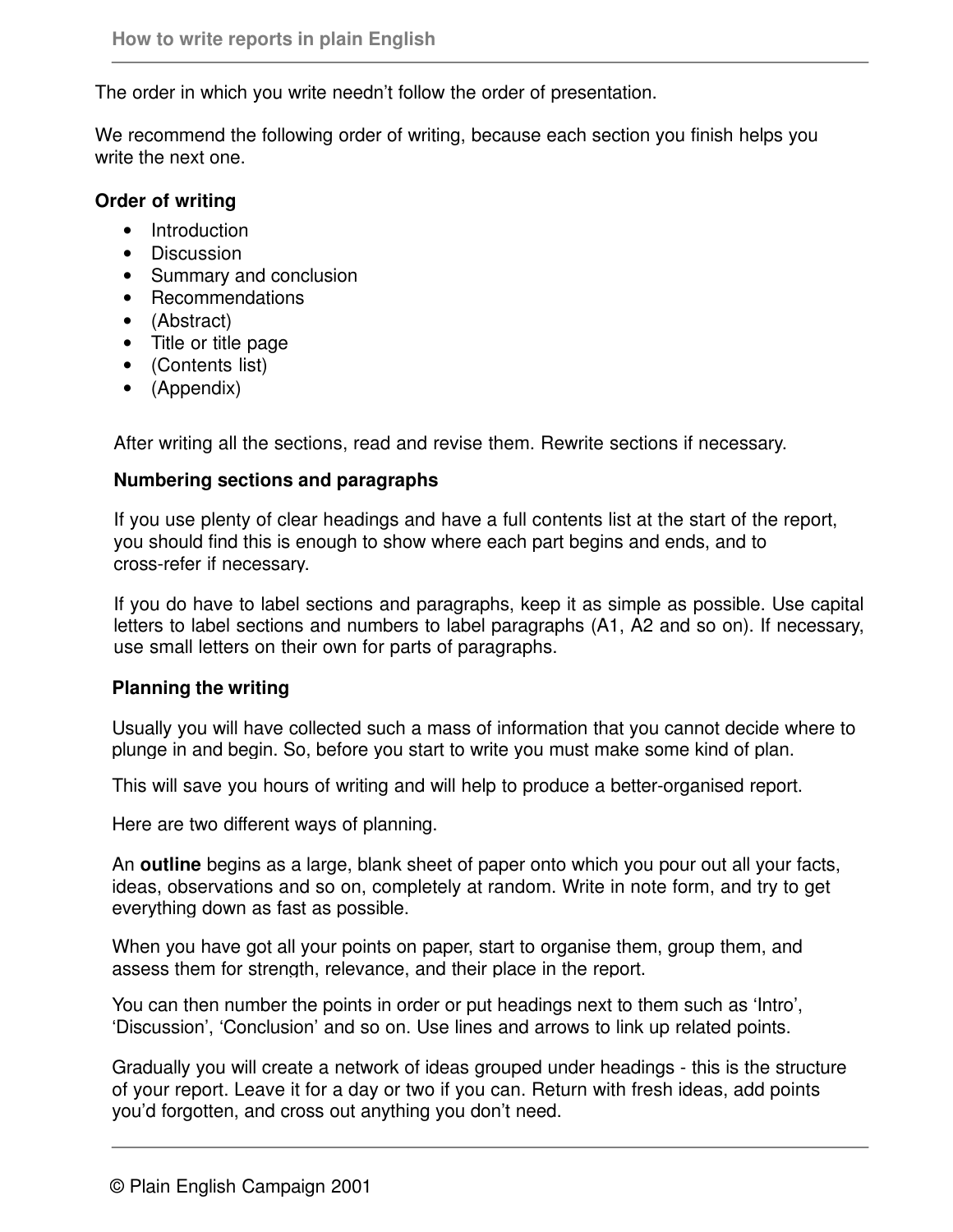**Mind mapping** is a different way of planning that suits some writing better. The idea is the same: by pouring out ideas at random, you can concentrate on the content, and organise the material at leisure when the ideas are set down.

There is no special magic to a mind map. Start by putting the topic in a box in the middle of the page, then draw lines to branch out from it with your main ideas.

It is easy to add new information and to make links between the main ideas. Order and organisation will often take care of themselves.

#### **Revision**

Always read critically what you've written. If possible, leave it alone for a few days and then re-read it. Or ask someone else to read it for you. Ask: 'Is this clear, concise and persuasive?' Be prepared to revise your language and structure. You may even have to rewrite parts that don't work.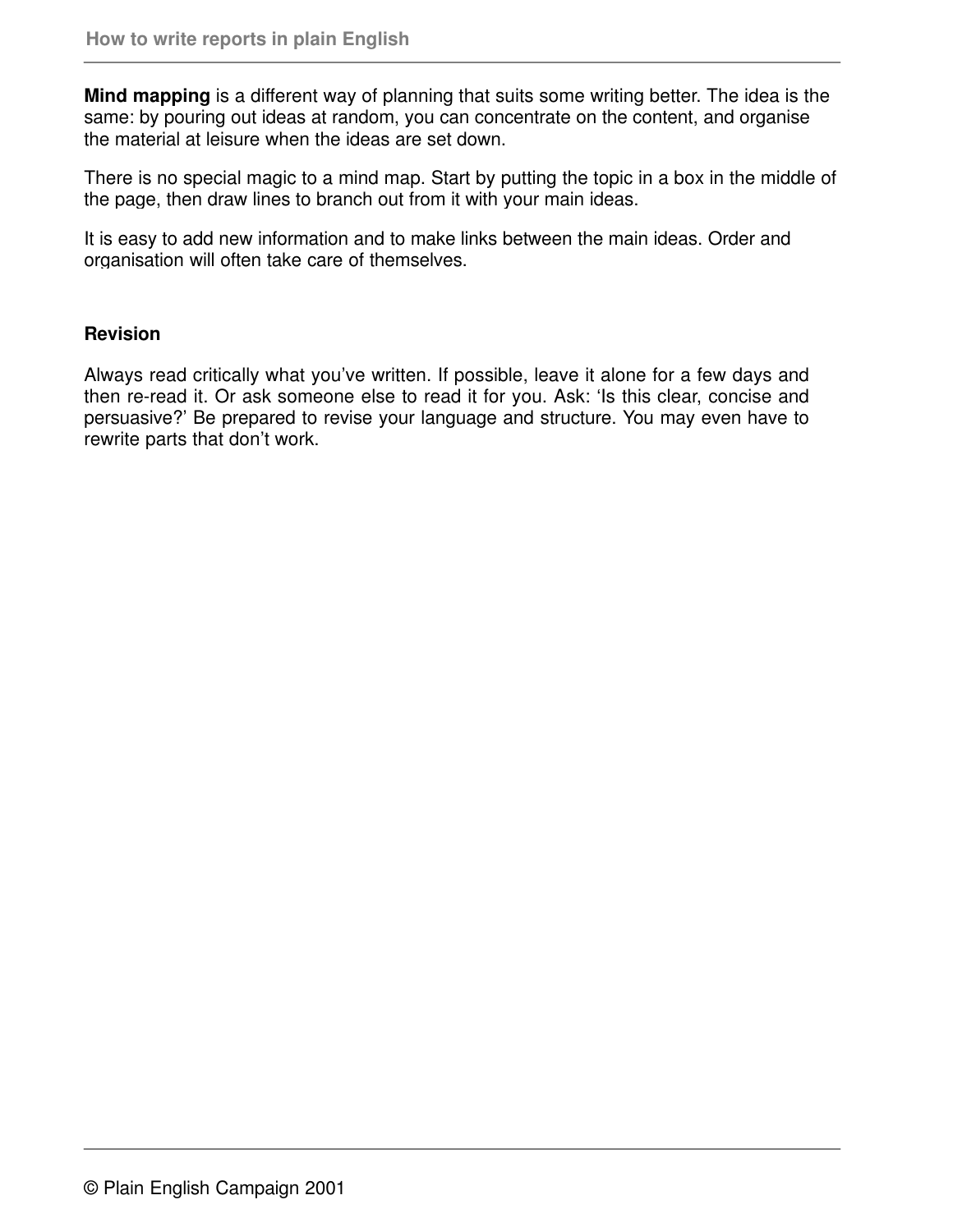## **Writing your report**

This is your chance to practise everything you have learned, by planning and writing a report from scratch.

#### **The purpose of the report**

Your senior managers want to find out how staff travel to work and what influences their choice of travel. The results of the survey will help them make decisions about working hours, car parking and travel-to-work costs.

You have to prepare a short report on your own travel options and how and why you travel as you do. Write about 250 to 350 words (about a side of A4 or 12 to 18 sentences of 20 words).

If you live very close to work (or even work from home) you will have to use a little imagination. For instance, pretend you have moved several miles away, or that your employer has moved.

#### **The method**

Think about the purpose carefully, then produce a plan using a mind map or an outline. Do it quickly, pouring out the points as they occur to you. Don't worry about neatness - no-one else needs to be able to read your plan.

Take 10 to 15 minutes over this.

Look at your plan and assess the points for importance and relevance. Then organise them under section headings. You will probably need four sections.

- Title
- Introduction
- Discussion
- Summary and conclusions

Now write the report.

Take 20 to 25 minutes for this stage.

We haven't provided a 'model' answer here because everyone using this book will have different circumstances, and will write a different report.

But there are a number of ways you can check what you have written.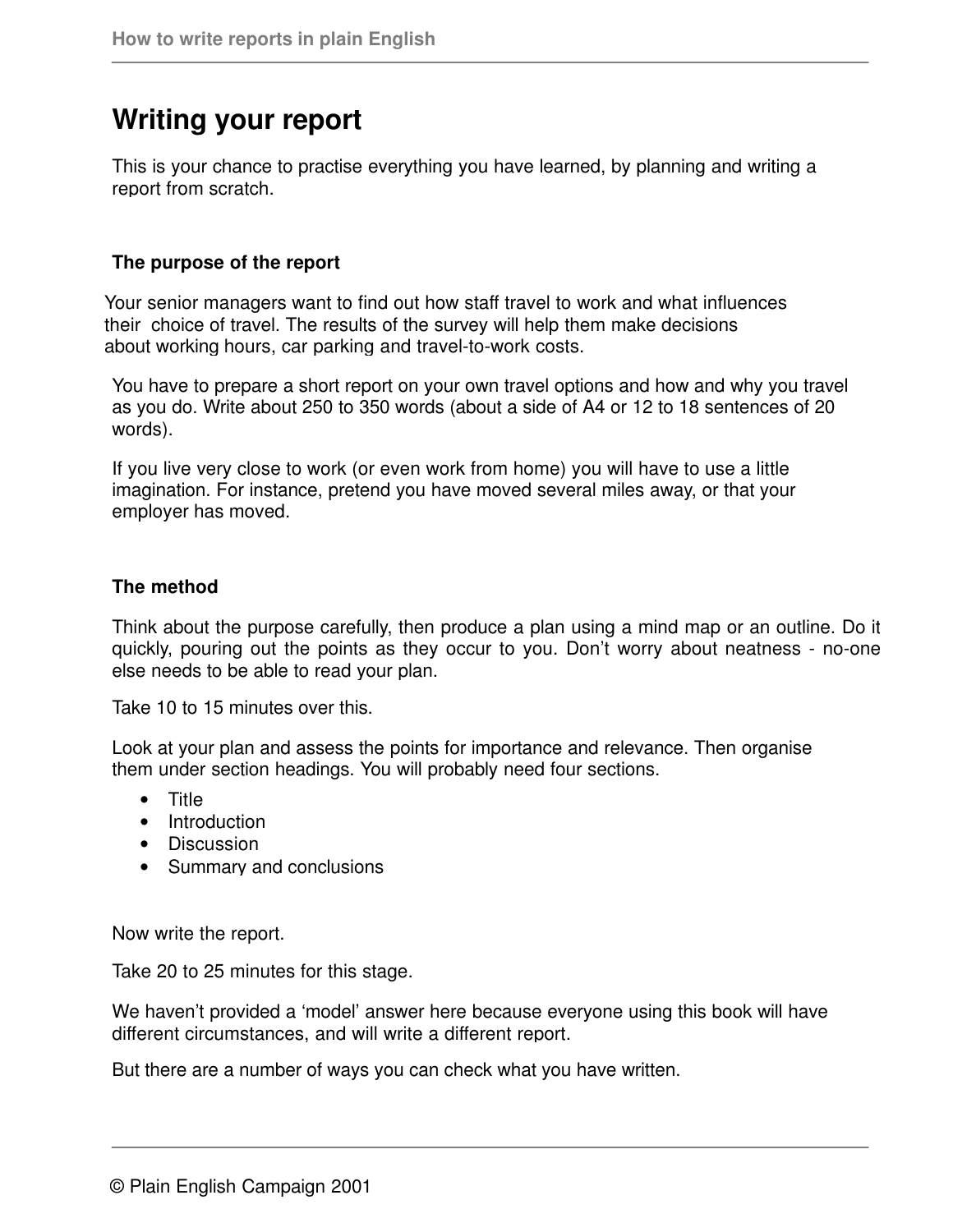#### **Have you used active verbs and the words 'I', 'me', 'my' and so on?**

Because you were describing your own options and choices, this should have happened fairly naturally.

#### **Is your average sentence length around 15 to 20 words?**

You can check this by counting the number of words you have used, dividing that by the number of sentences.

#### **In each section, and in each paragraph, have you given the most important information first, and then explained or given the detail?**

Read the report out loud. Imagine you are telling your boss about your options for travel and so on. Are there any words or phrases in your written report that you wouldn't use if you were talking? What would you say instead? Could you use those words in your report?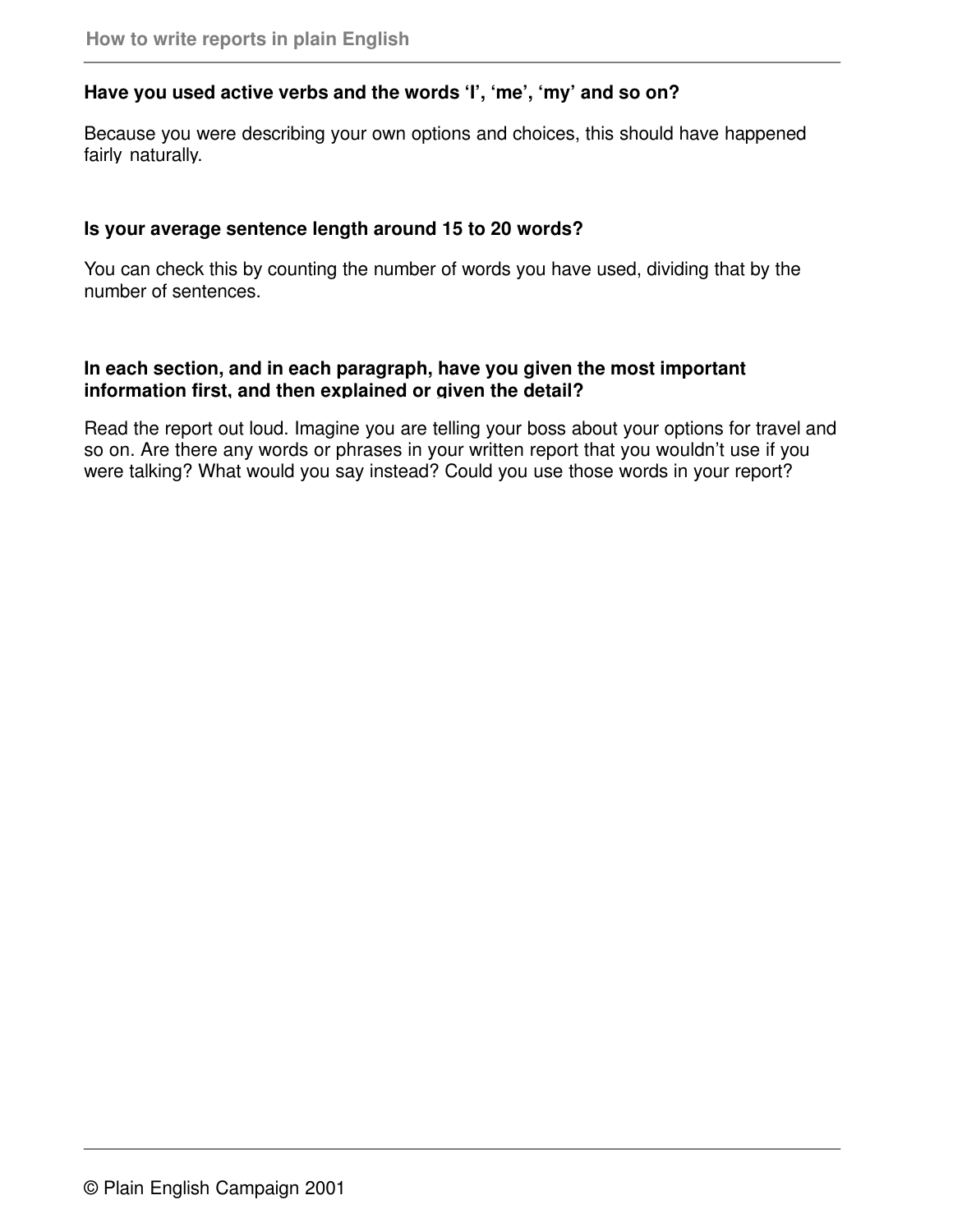# **'Brevity' - Memo to the War Cabinet**

'To do our work, we all have to read a mass of papers. Nearly all of them are far too long. This wastes time, while energy has to be spent in looking for the essential points.

I ask my colleagues and their staff to see to it that their reports are shorter.

The aim should be reports which set out the main points in a series of short, crisp paragraphs.

If a report relies on detailed analysis of some complicated factors, or on statistics, these should be set out in an appendix.

Often the occasion is best met by submitting not a full-dress report, but an 'aide-memoire' consisting of headings only, which can be expanded orally if needed.

Let us have an end of such phrases as these:

'It is also of importance to bear in mind the following considerations', or 'Consideration should be given to the possibility of carrying into effect'. Most of these woolly phrases are mere padding, which can be left out altogether, or replaced by a single word. Let us not shrink from using the short expressive phrase, even if it is conversational.

Reports drawn up on the lines I propose may first seem rough as compared with the flat surface of officialese jargon. But the saving in time will be great, while the discipline of setting out the real points concisely will prove an aid to clearer thinking.'

Sir Winston Churchill, 9 August 1940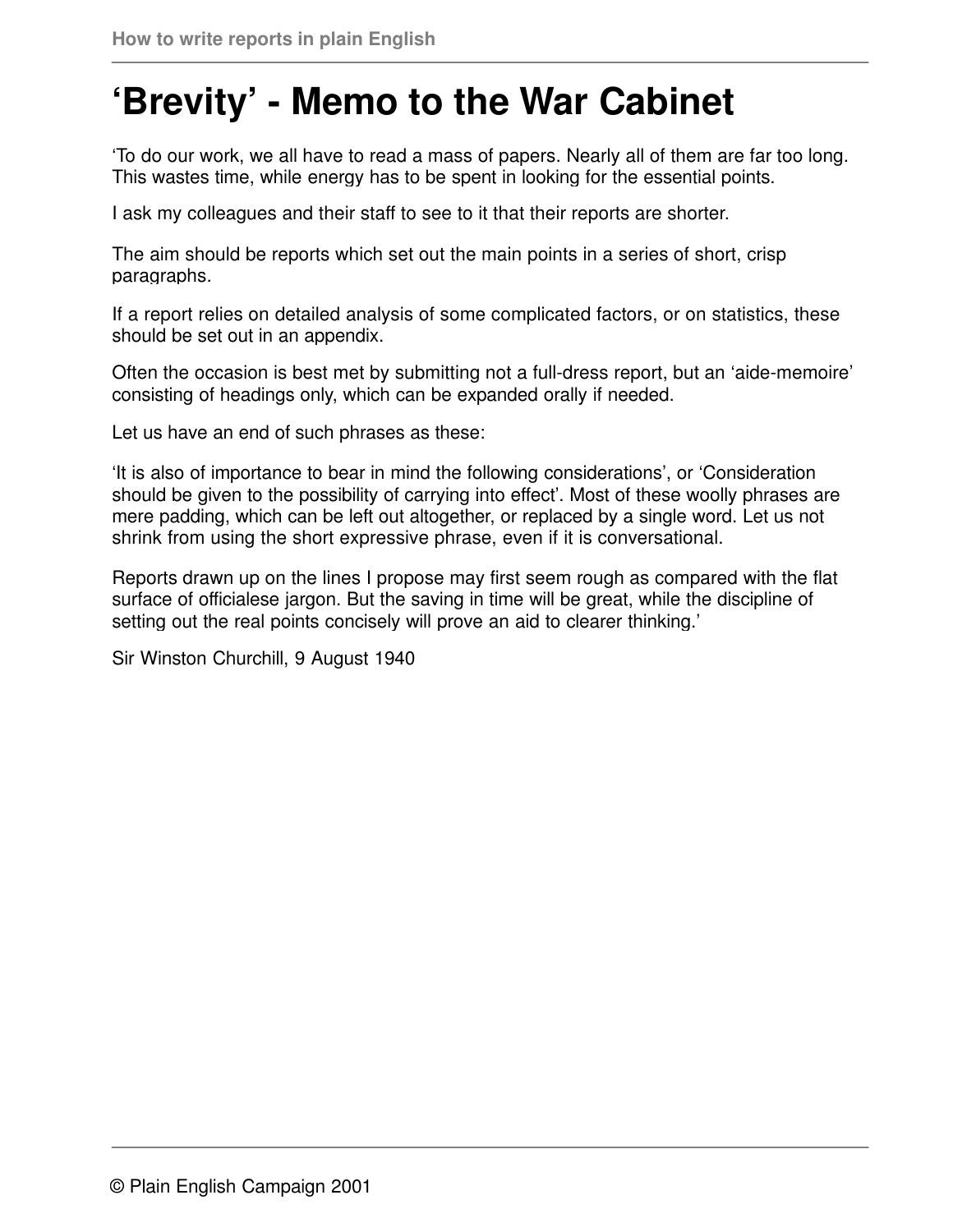## **Summary**

We hope you have enjoyed the course and that it will help you write in plain English.

- Plan carefully before you start writing. Use an outline or a mind map so that you know exactly what you'll be writing about.
- Organise your report into sections.
- Use everyday English whenever possible.
- Avoid jargon and legalistic words, and explain any technical terms you have to use.
- Keep your sentence length down to an average of 15 to 20 words. Try to stick to one main idea in a sentence.
- Use active verbs as much as possible. Say 'we will do it' rather than 'it will be done by us'.
- Be concise.
- Imagine you are talking to your reader. Write sincerely, personally, in a style that is suitable and with the right tone of voice.
- And always check that your report is accurate, clear, concise and readable.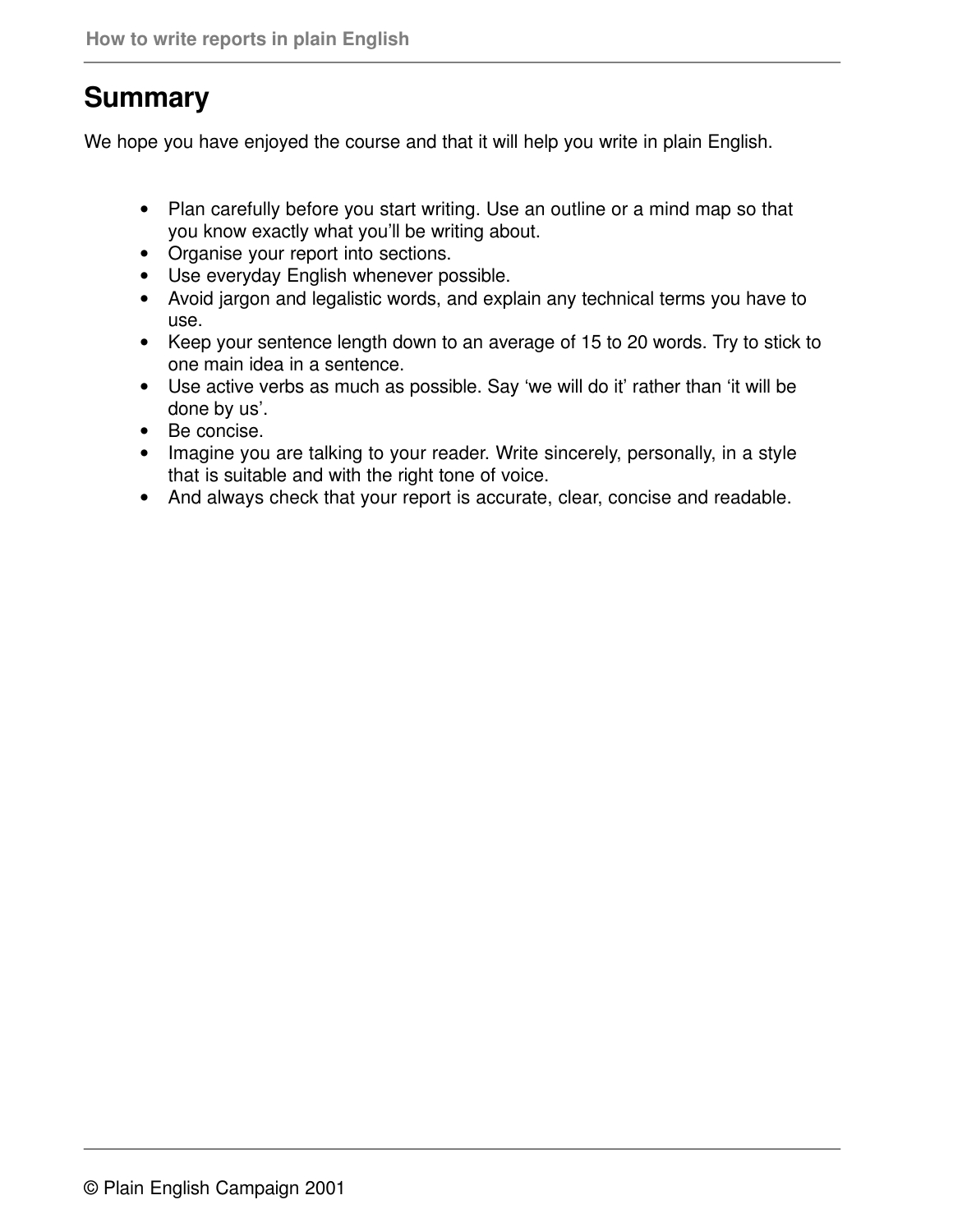# **Training from Plain English Campaign**

We offer training courses to teach you how to design and write your documents in plain English. We run two types of course:

- open courses, held at various hotels throughout the country, where anyone can attend; and
- in-house courses, where we come to an organisation and train your staff. This means we can tailor our training to your organisation's work.

You can also follow our Plain English Diploma Course. This is a 12-month course, leading to a qualification in plain English.

We now offer two courses teaching English grammar. Our Grammarcheck Course is designed to teach delegates the fundamentals of grammar, punctuation, sentence construction and spelling which are so essential for clear communication. We also occasionally hold an Advanced Grammar Course, which goes into more detail on the grammar of standard English.

You may also be interested in The Plain English Course - our pack of materials to help you train your own staff.

For more details on any of the courses, please visit www.plainenglish.co.uk/training.html. If you have any specific questions about training courses, please call our training manager Terri Schabel on **01663 744409** or e-mail us at **info@plainenglish.co.uk**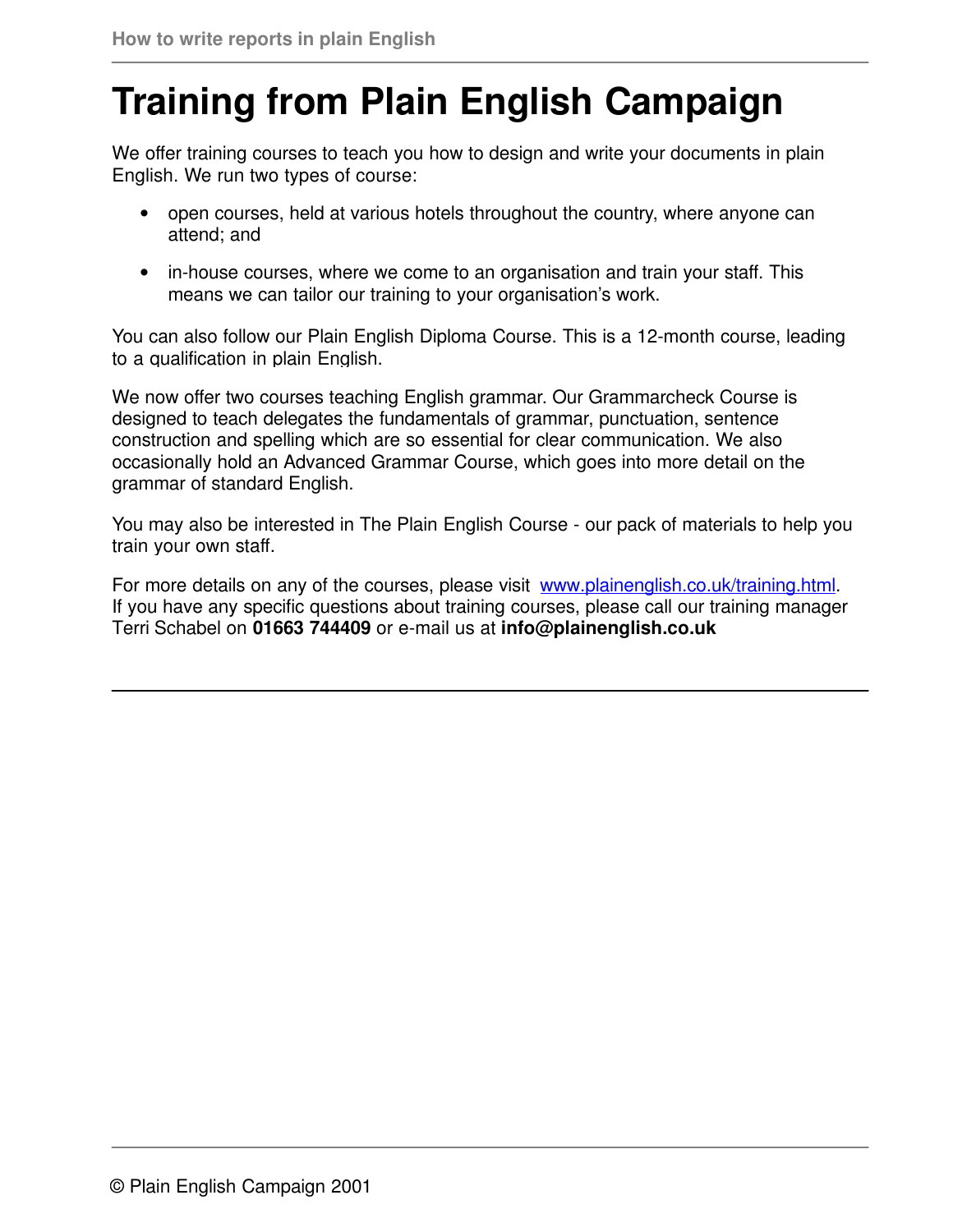## **Words to avoid**

Try to use the alternatives we suggest in brackets:

- **additional (extra)**
- **advise (tell)**
- **applicant (you)**
- **commence (start)**
- **complete (fill in)**
- **comply with (keep to)**
- **consequently (so)**
- **ensure (make sure)**
- **forward (send)**
- **in accordance with (under, keeping to)**
- **in excess of (more than)**
- **in respect of (for)**
- **in the event of (if)**
- **on receipt (when we/you get)**
- **on request (if you ask)**
- **particulars (details)**
- **per annum (a year)**
- **persons (people)**
- **prior to (before)**
- **purchase (buy)**
- **regarding (about)**
- **should you wish (if you wish)**
- **terminate (end)**
- **whilst (while)**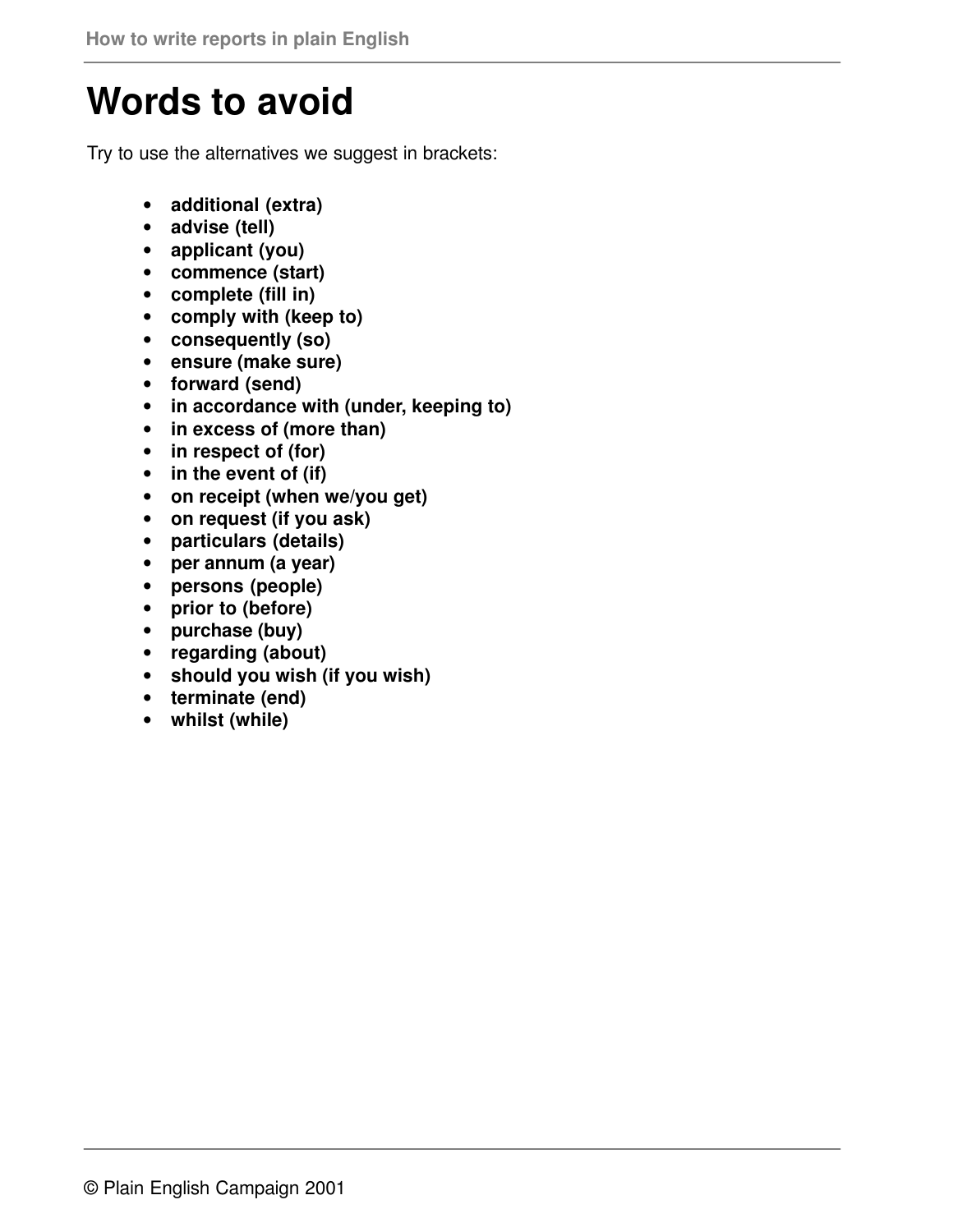## **Our suggested answers**

In some cases, our answers are about the only ones possible. However, most things can be expressed clearly and well in several different ways. If your answers are different from ours, don't worry. Compare them carefully and see whether there are any extra techniques you can pick up from them. And of course, our suggestions aren't perfect!

#### **Keep your sentences short**

**1** I raised your difficulty about arriving ready for work on time. I pointed out that your managers had done their best to take account of your travel problems and you had agreed with them that the Green Lane depot was the most convenient place for you to work. However, your initial improvement was short-lived. Over the past two months your punctuality has dropped to a totally unacceptable level.

Or

I raised your difficulty about arriving ready for work on time. I pointed out that:

- your managers had done their best to take account of your travel problems; and
- you had agreed with them that the Green Lane depot was the most convenient place for you to work.

However, your initial improvement was short-lived. Over the past two months your punctuality has dropped to a totally unacceptable level.

- **2** I do not seem to have received the information required to set up your budget scheme. I now enclose the relevant form. Please fill it in and return it.
- **3** Please let me have the latest typed version of the form in the next seven days. I suggest we meet here on 19 December to finalise the text. You could then give me an estimate of the cost of producing a typeset proof.
- **4** I refer to the earlier notice served in respect of your account. As the arrears now amount to the sum shown above, you leave me no alternative but to commence court action. Details of your account have been referred to the company's solicitor.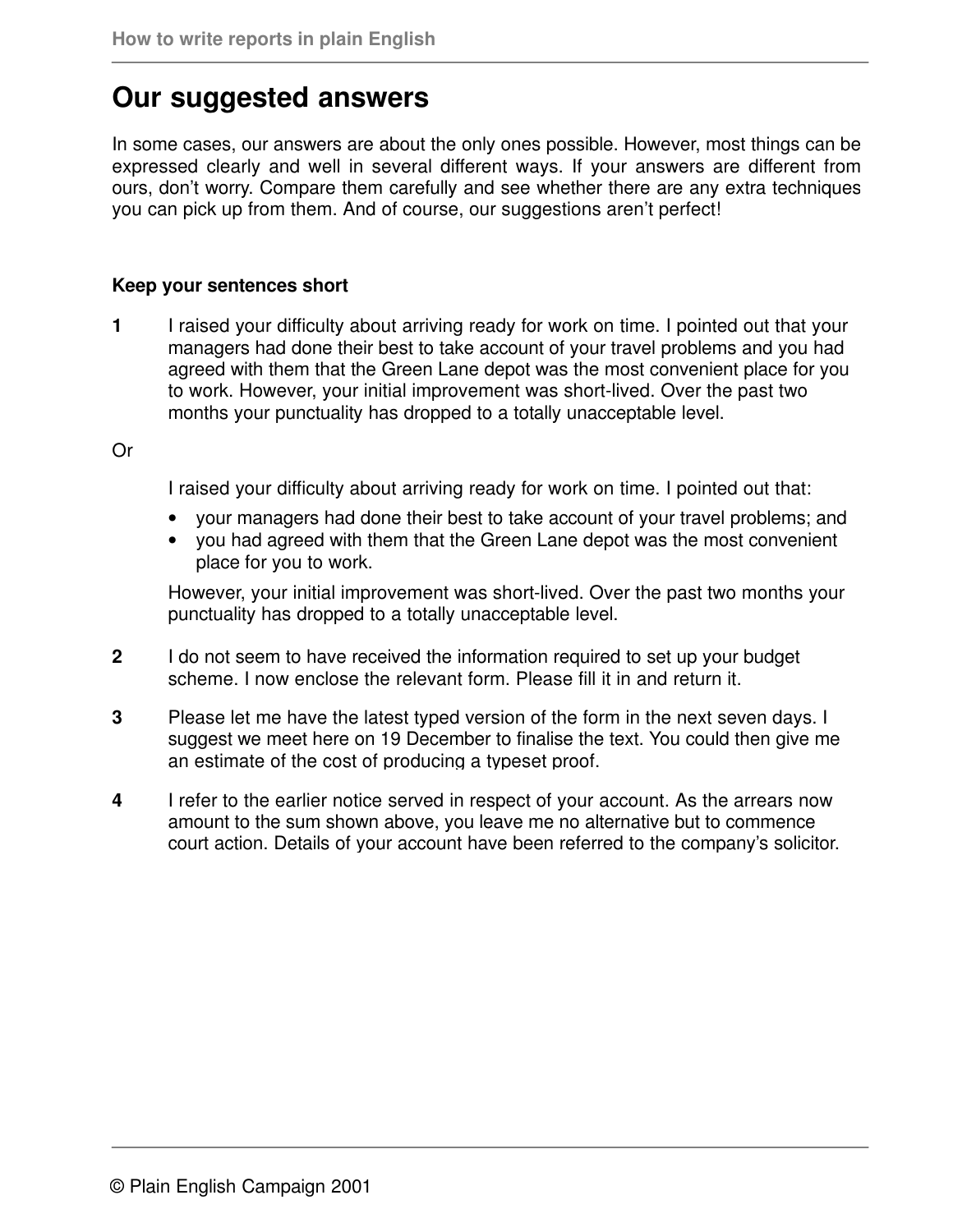#### **Actives and passives**

- **1** We sent you the tax disc at the address on your application form but the Post Office returned it as undeliverable mail.
- **2** In the Account Statement which we sent you recently, we indicated that we would write to you again concerning the monthly interest that we have paid to you under the terms of your account.
- **3** We must also seek advice from any other professional likely to have relevant information. If there is anyone you think we should consult, for example a specialist doctor your child is seeing, please let the Area Education Office know. We will send a copy of any information you provide to every professional whose advice we seek.

#### **Talk to your reader**

Please pay this debt immediately. You have four days to pay or to contact this office. (Ring the number shown above.) If you do not pay the debt or contact us within this time, we may have to start legal proceedings. So don't ignore this letter.

#### **What is a nominalisation?**

- **1** If you would like us to consider your application, please send me your last five wage slips.
- **2** You operate your meter using tokens.
- **3** We can solve the problem by removing the plaster to a height of one metre and putting in a new damp-proof course and suitable floor joists.
- **4** We have examined your account and can tell you that you can still apply for budget payments at this late stage.
- **5** To disrupt teaching as little as possible, your company must renew the school roof at the same time as finishing the Special Needs Unit.